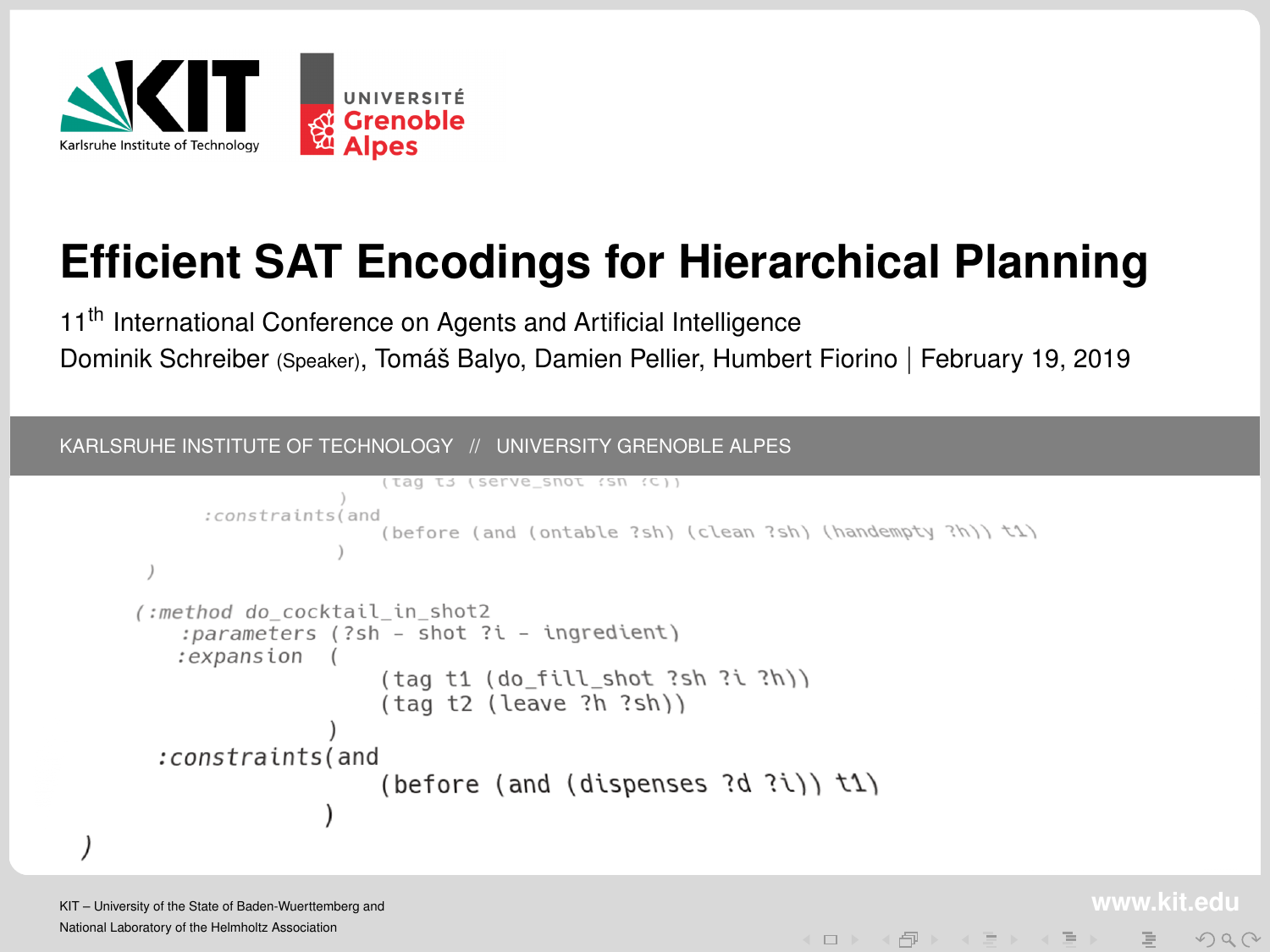## **Outline**



- **Background: Planning, Hierarchical Planning, SAT Planning**
- **Related Work**
- Contributions: GCT Encoding, SMS Encoding
- **Evaluation**
- **Conclusion**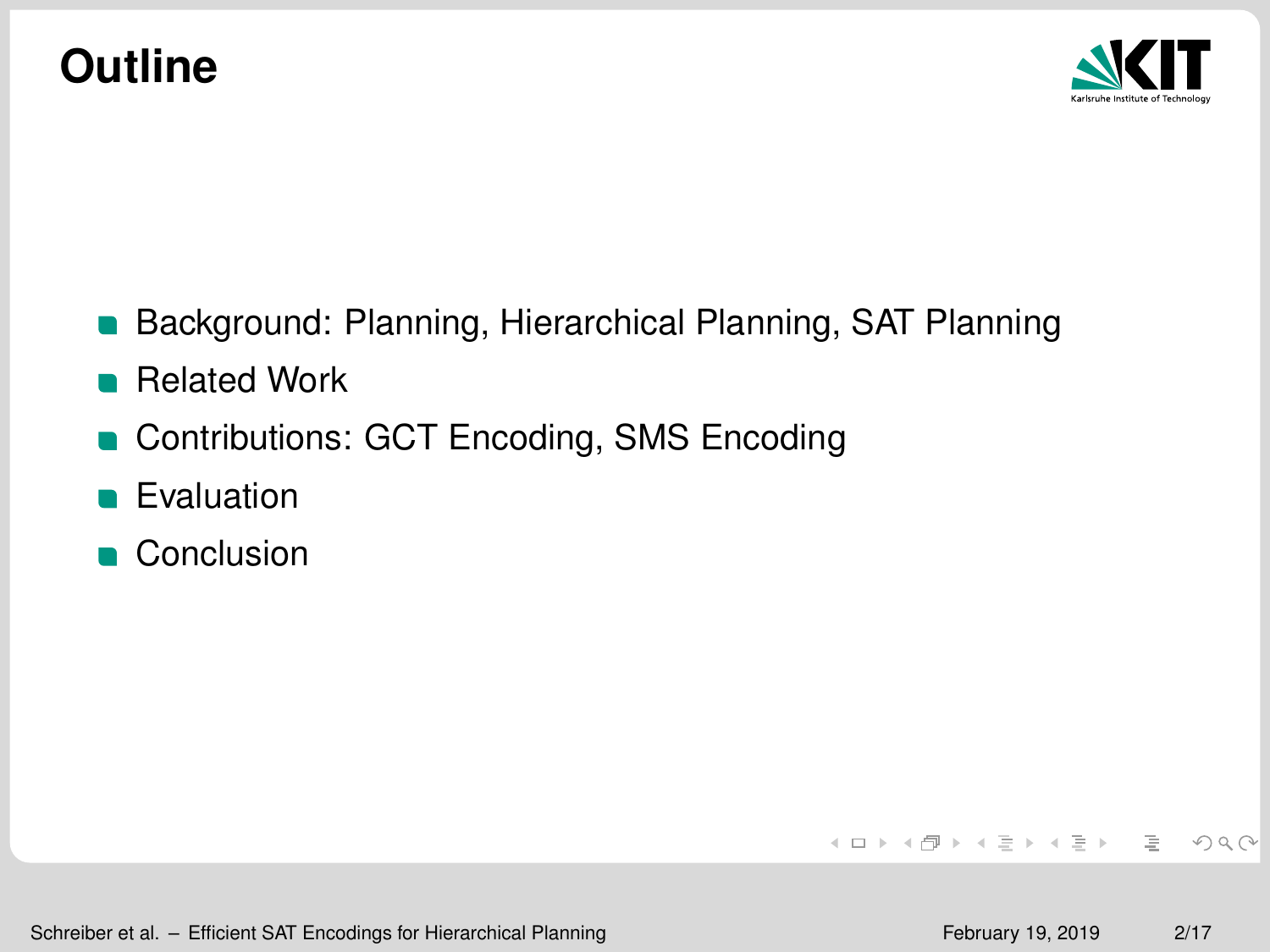



*Find a valid sequence of actions from some initial world state to a desired goal state.*

Schreiber et al. – [Efficient SAT Encodings for Hierarchical Planning](#page-0-0) February 19, 2019 3/17

 $\equiv$ 

 $OQ$ 

イロト イ団 トイヨ トイヨ トー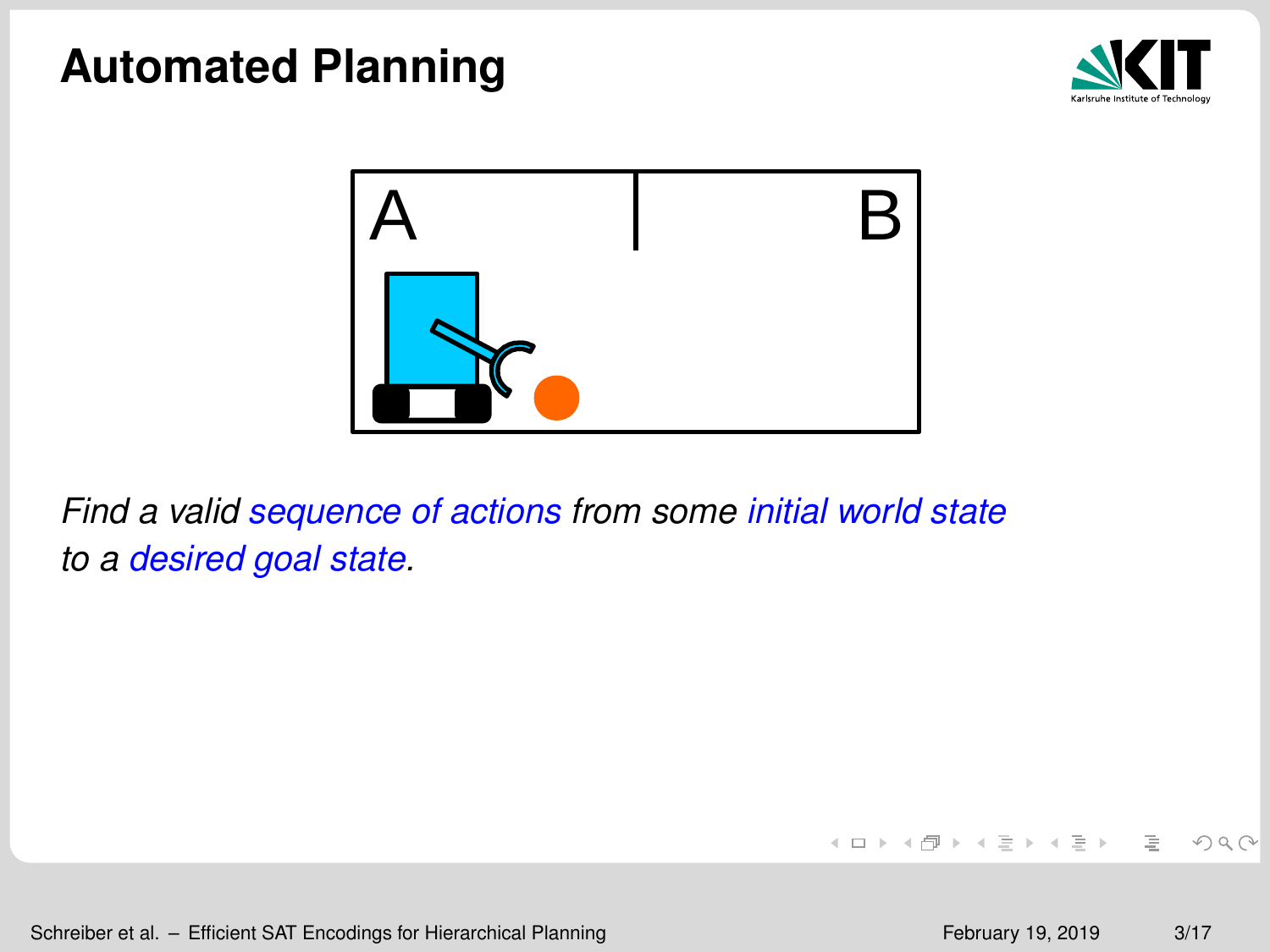



*Find a valid sequence of actions from some initial world state to a desired goal state.*

**(World) State:** Consistent set of boolean atoms; e.g. at(ball,A), at(robot,B)

 $\equiv$  $OQ$ 

イロト イ押ト イミト イミト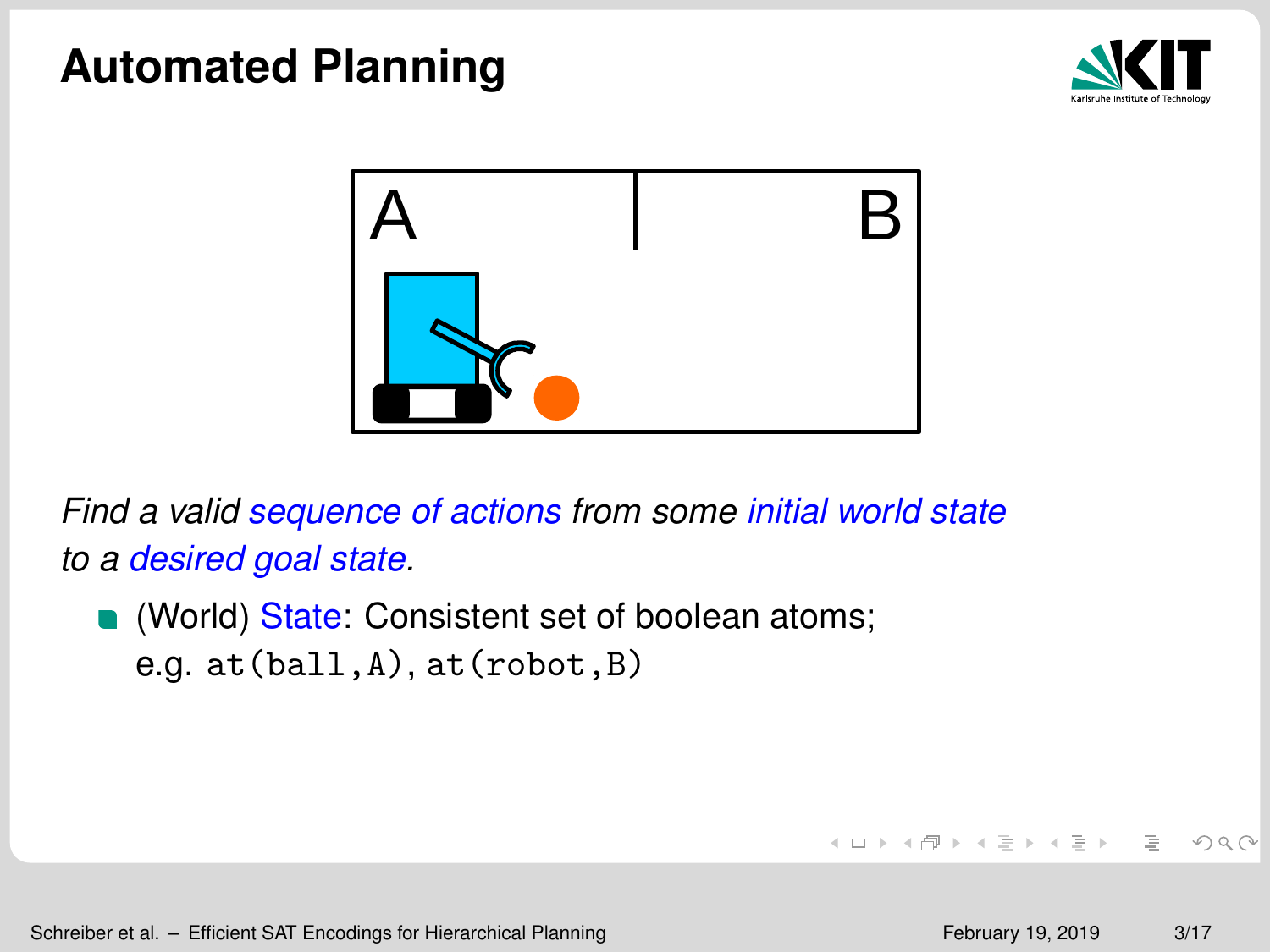



*Find a valid sequence of actions from some initial world state to a desired goal state.*

**Action** *a***:** Has boolean preconditions and effects; e.g. action move  $(robot, A, B)$  requires  $at(robot, A)$ , deletes at (robot, A), adds at (robot, B)

 $\equiv$ 

 $OQ$ 

イロト イ団 トイヨ トイヨ トー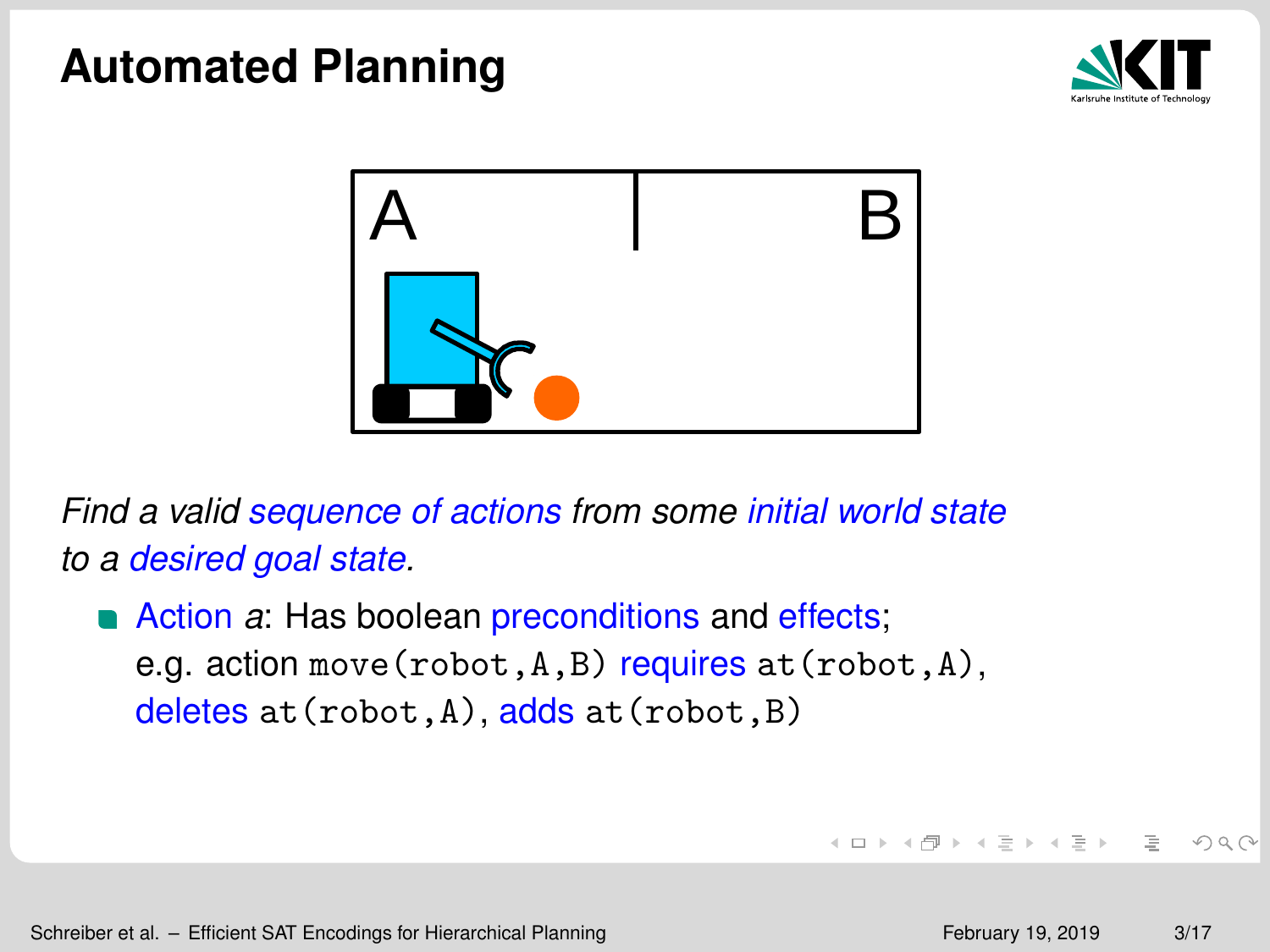



*Find a valid sequence of actions from some initial world state to a desired goal state.*

Goal *g*: Subset of possible states, e.g. at (ball, B) must hold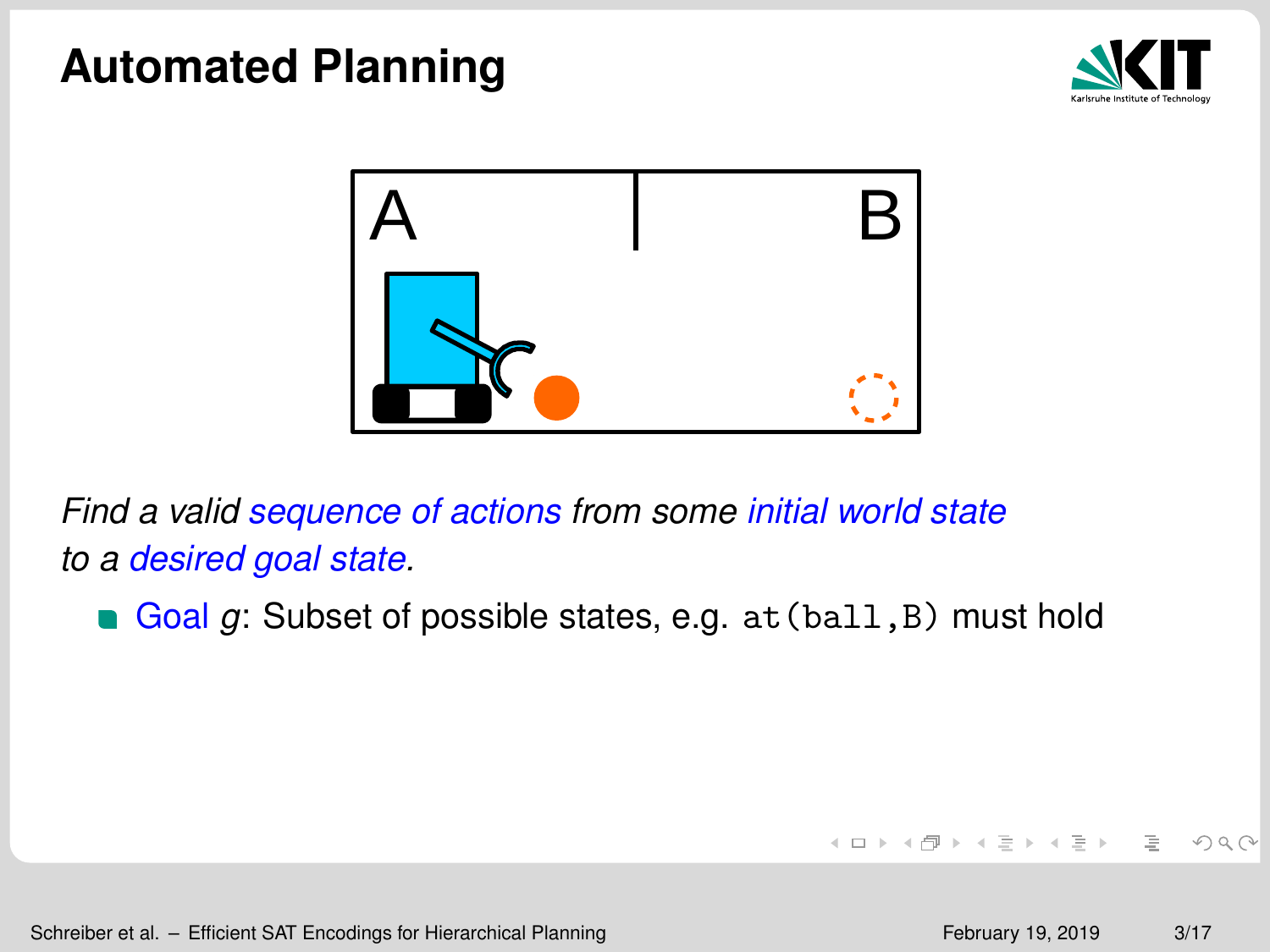



*Find a valid sequence of actions from some initial world state to a desired goal state.*

**Plan**  $\pi$ : Action sequence transforming an *initial state to a goal state* e.g.  $\pi =$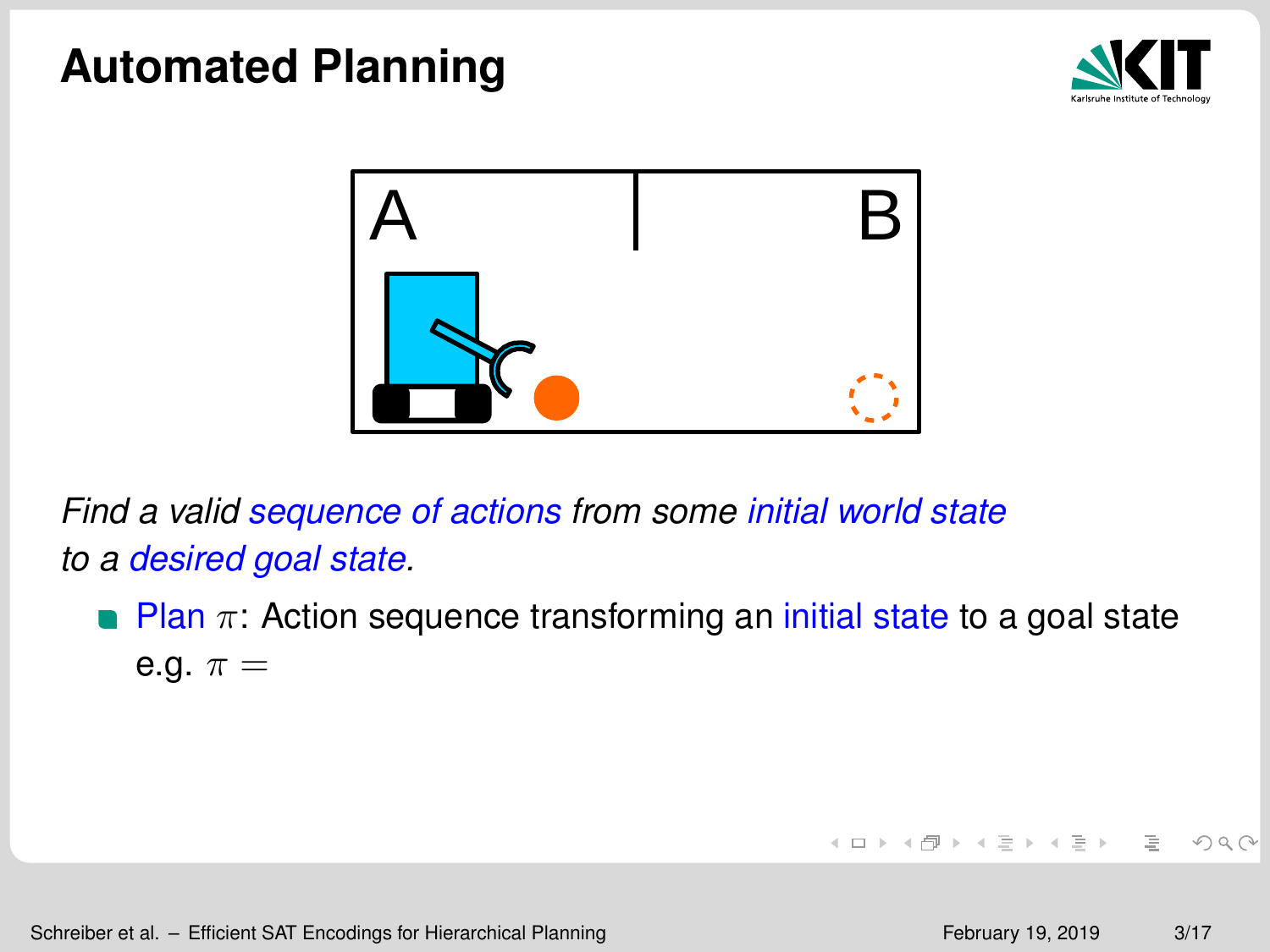



*Find a valid sequence of actions from some initial world state to a desired goal state.*

**Plan**  $\pi$ : Action sequence transforming an initial state to a goal state e.g.  $\pi = \langle$  pickup(robot,ball,A)

 $\equiv$  $OQ$ 

イロト イ団 トイヨ トイヨ トー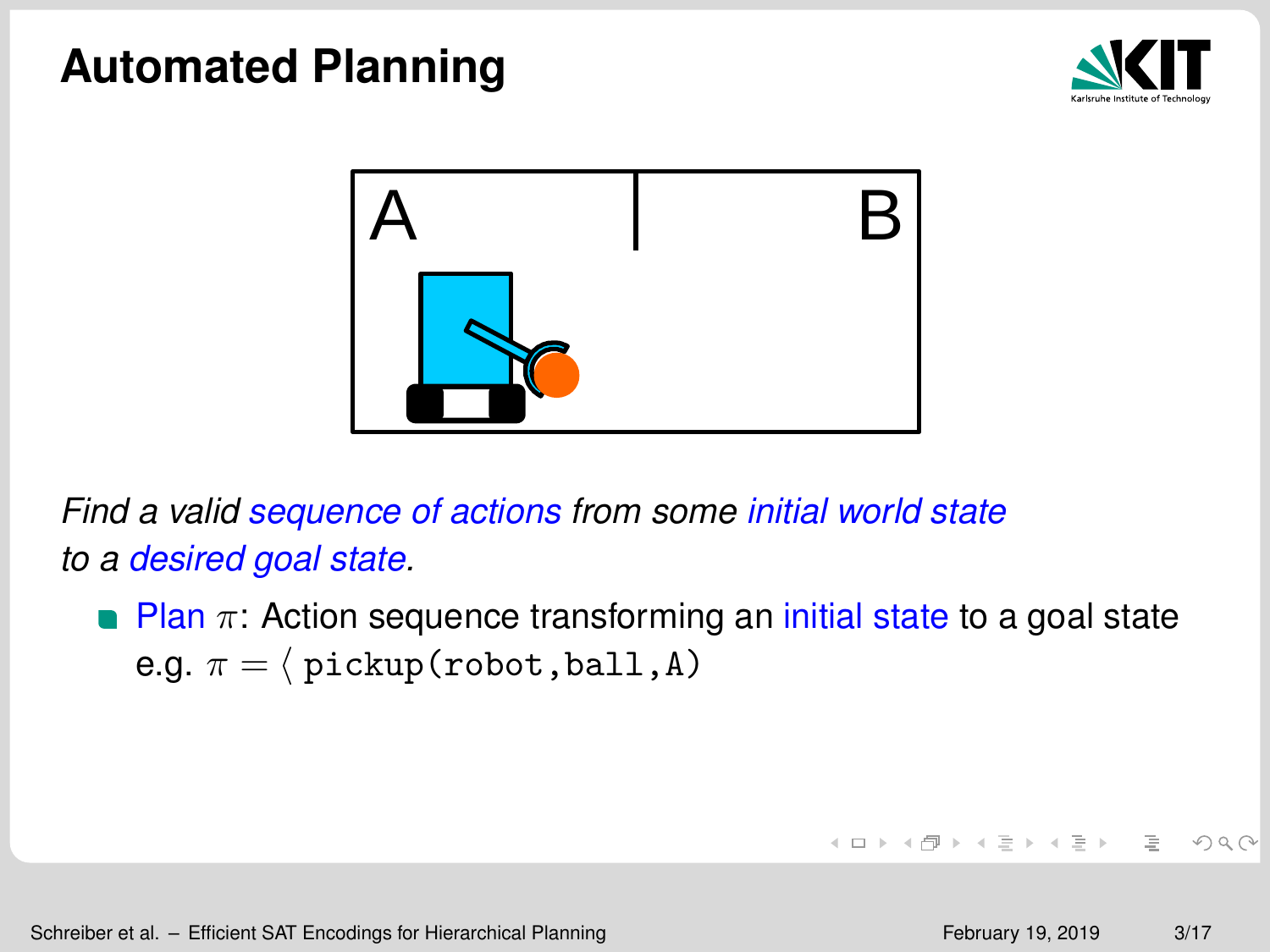



*Find a valid sequence of actions from some initial world state to a desired goal state.*

**Plan**  $\pi$ **:** Action sequence transforming an initial state to a goal state e.g.  $\pi = \langle$  pickup(robot,ball,A), move(robot,A,B)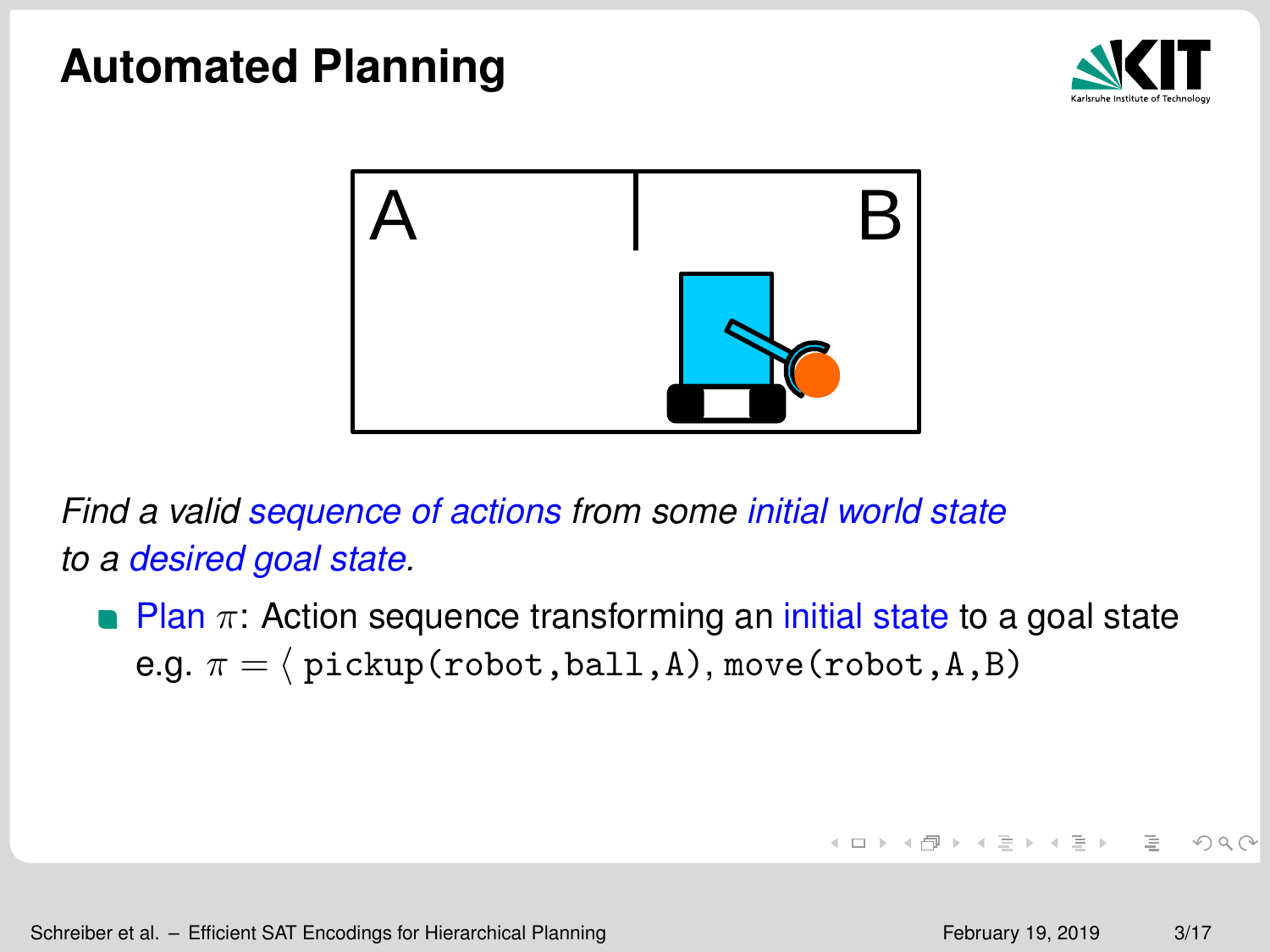



*Find a valid sequence of actions from some initial world state to a desired goal state.*

**Plan**  $\pi$ **:** Action sequence transforming an *initial state to a goal state* e.g.  $\pi = \langle$  pickup(robot,ball,A), move(robot,A,B),  $drop(robot,ball,B)$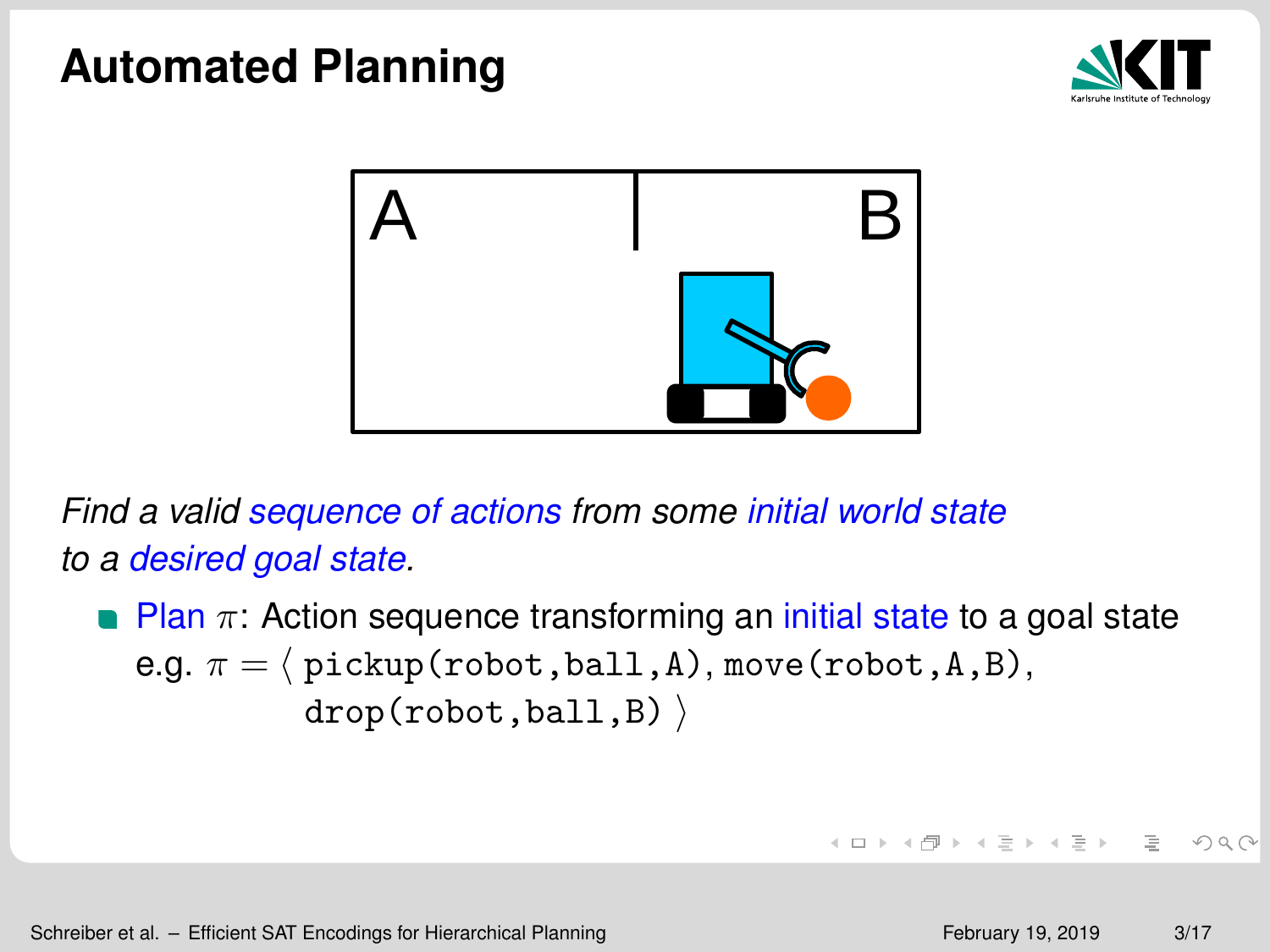## **Hierarchical Planning**



Main idea: *Share domain-specific expert knowledge with your planner.*

- **No Which tasks need to be achieved**
- How to directly achieve simple tasks
- How to break down complex tasks into simpler ones

 $A$ 

イロン イ団 メイミン イミン ニヨー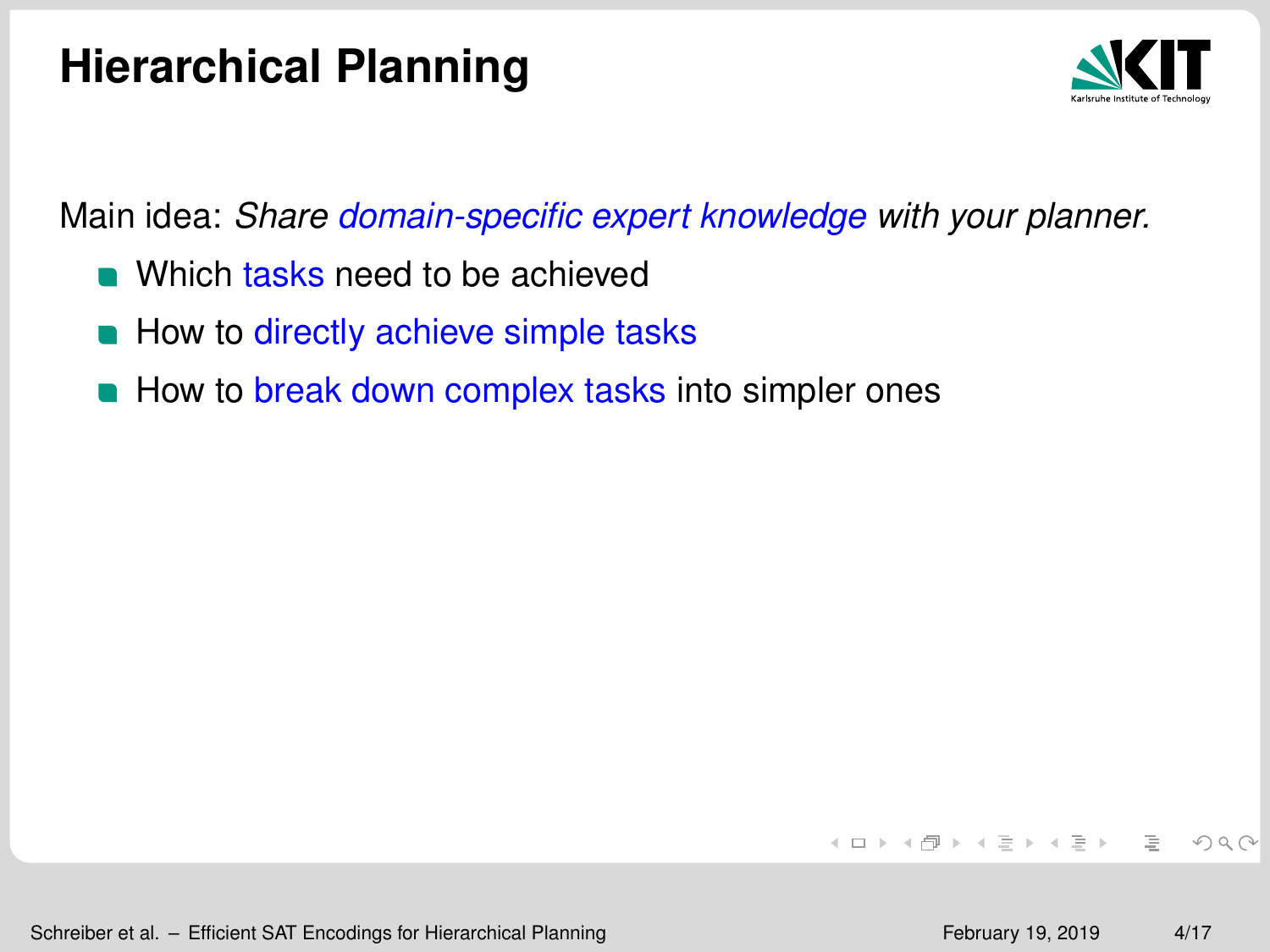## **Hierarchical Planning**



Main idea: *Share domain-specific expert knowledge with your planner.*

- **Nhich tasks need to be achieved**
- How to directly achieve simple tasks
- How to break down complex tasks into simpler ones

Most popular: Hierarchical Task Network (HTN) Planning [\[Erol et al., 1994\]](#page-44-0)

- **Extension of classical planning (same states, actions, plans)**
- More expressive than classical planning
- More focused search, enables more efficient planning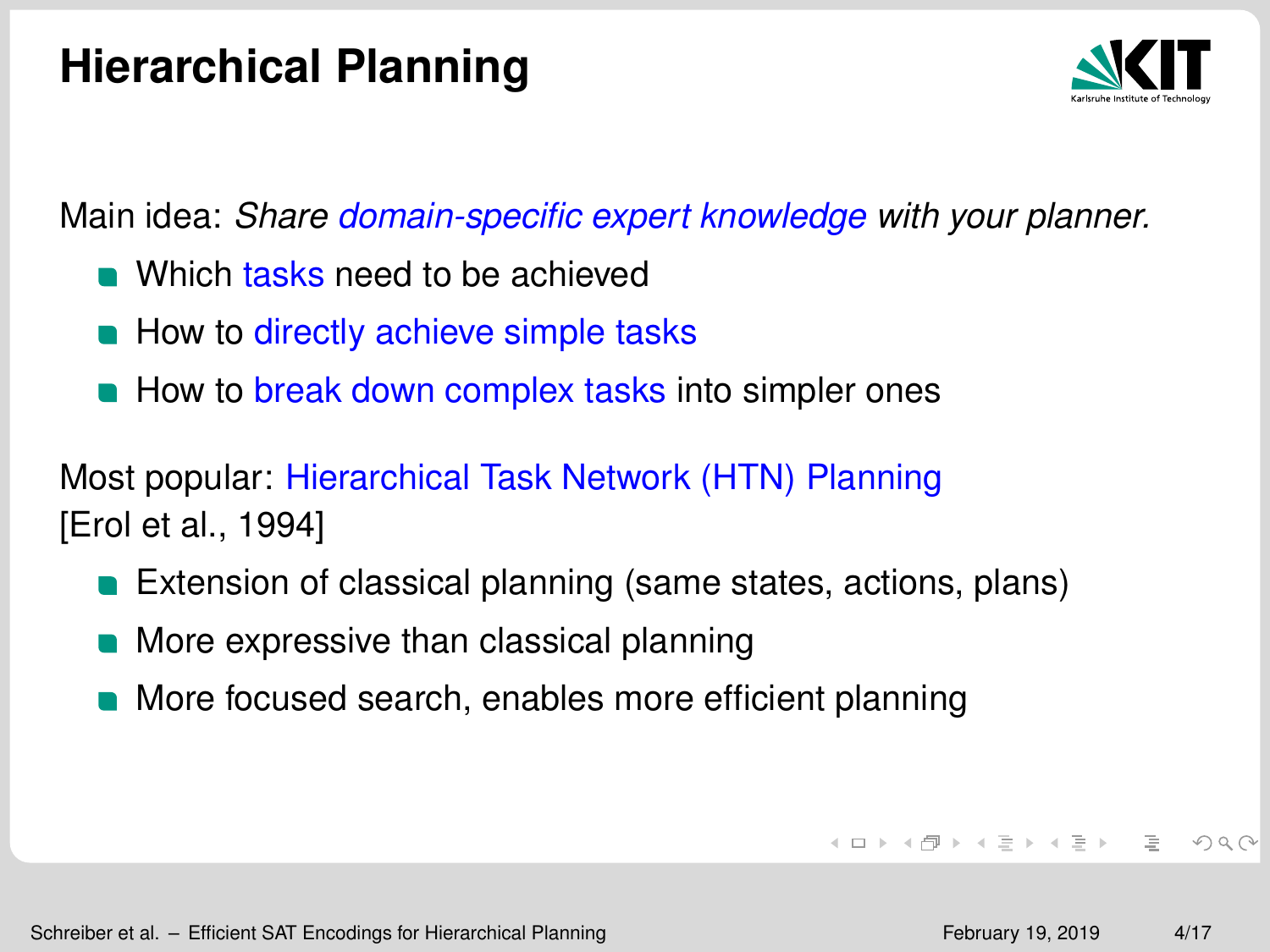



Schreiber et al. – [Efficient SAT Encodings for Hierarchical Planning](#page-0-0) February 19, 2019 5/17

 $OQ$ 

イロン イ団 メイミン イミン ニヨー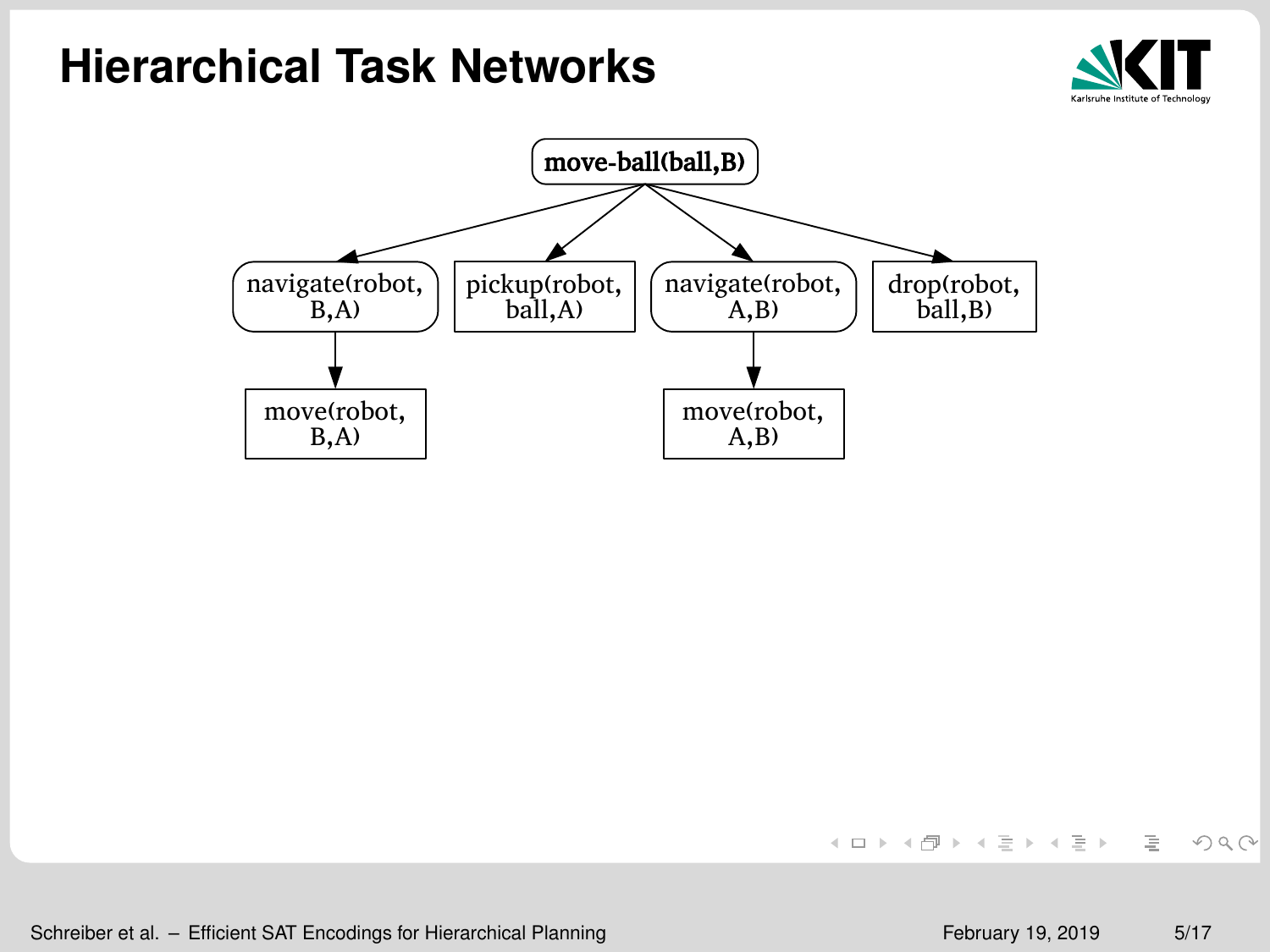



Root(s): Initial task(s), part of problem input

Abstract notion of what needs to be achieved

Schreiber et al. – [Efficient SAT Encodings for Hierarchical Planning](#page-0-0) February 19, 2019 5/17

 $OQ$ 

イロン イ団 メイミン イミン ニヨー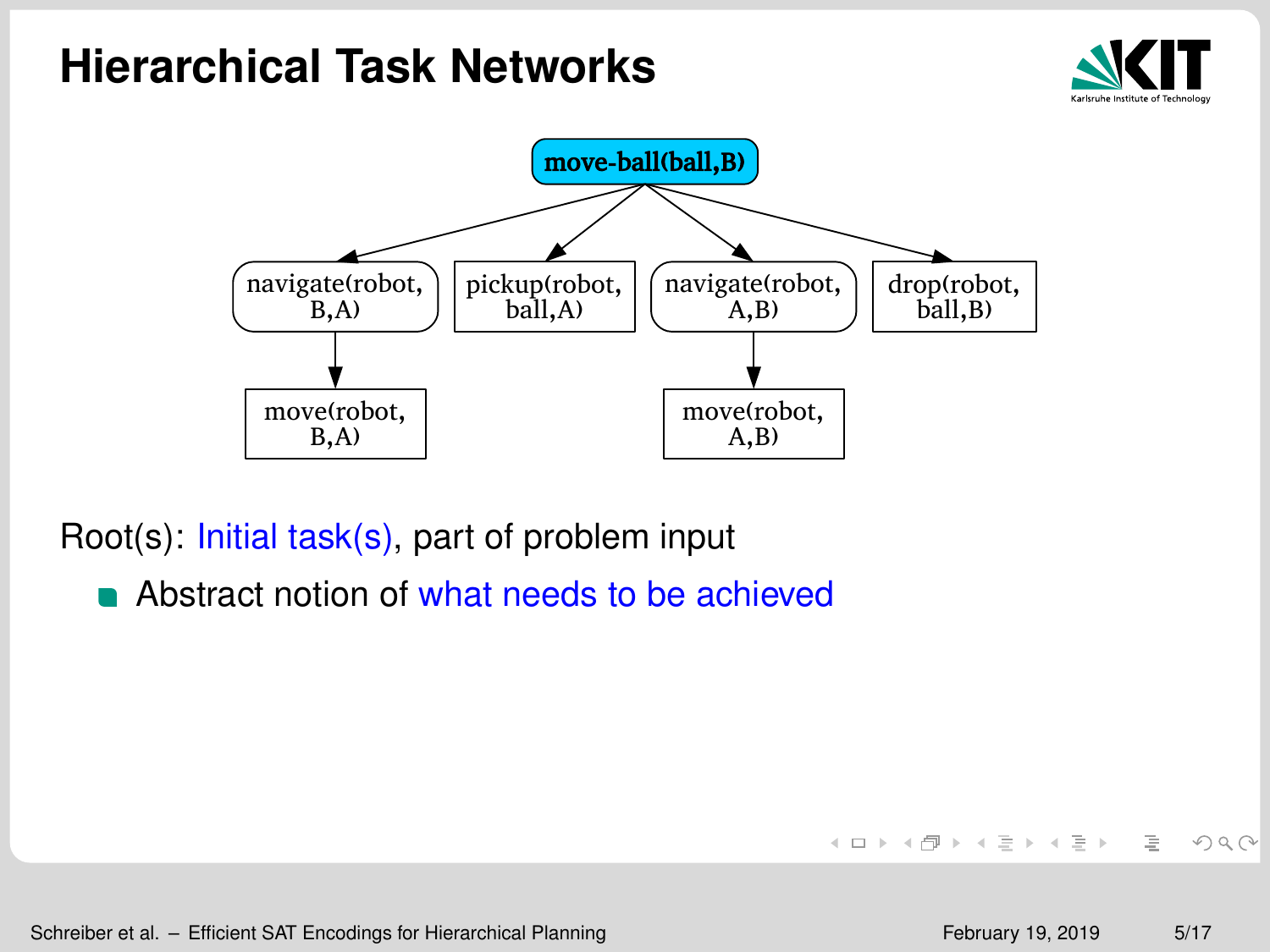



Directed edges: Subtask relationships

- **Here: totally ordered**
- Span a tree of tasks

Schreiber et al. – [Efficient SAT Encodings for Hierarchical Planning](#page-0-0) February 19, 2019 5/17

 $OQ$ 

イロン イ母ン イミン イヨン ニヨー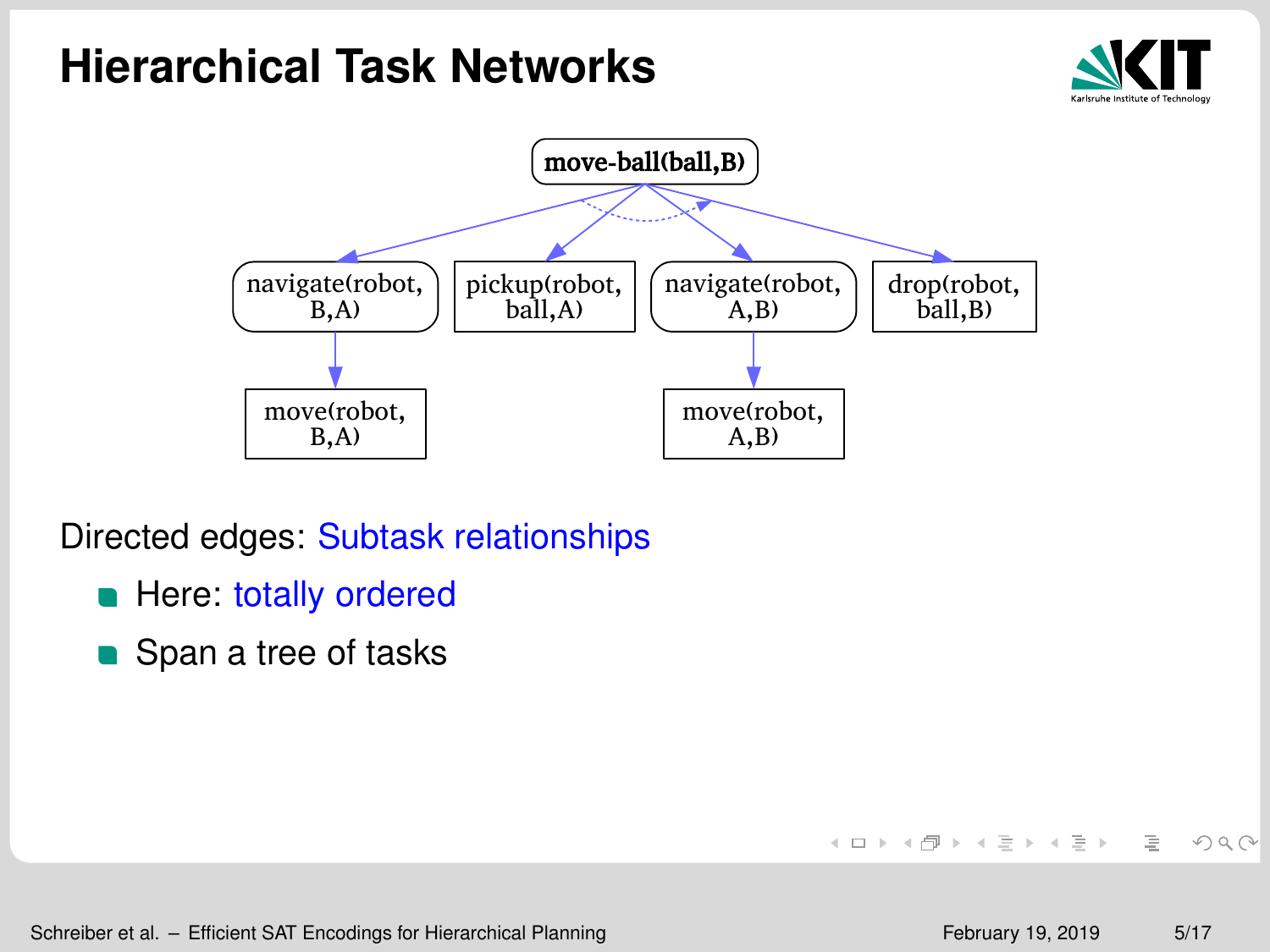



Inner nodes: Compound tasks

- Can be achieved by choosing a method and achieving each subtask
- Example: method move-ball(ball, to,  $r, x, y$ ) Preconditions  $\{$  at(ball,x), at(r,y)  $\}$ , Subtasks  $(1)$  navigate $(r,y,x)$ ,  $(2)$  pickup $(r,ball,x)$ , (3) navigate(r,x,to), (4) drop(r,ball,to)  $\rangle$  $\mathcal{A} \otimes \mathcal{B} \rightarrow \mathcal{A} \otimes \mathcal{B} \rightarrow \mathcal{A} \otimes \mathcal{B} \rightarrow \mathcal{B} \otimes \mathcal{B} \rightarrow \mathcal{B} \otimes \mathcal{B} \rightarrow \mathcal{B} \otimes \mathcal{B} \rightarrow \mathcal{B} \otimes \mathcal{B} \rightarrow \mathcal{B} \otimes \mathcal{B} \rightarrow \mathcal{B} \otimes \mathcal{B} \rightarrow \mathcal{B} \otimes \mathcal{B} \rightarrow \mathcal{B} \otimes \mathcal{B} \rightarrow \mathcal{B} \otimes \mathcal{B} \rightarrow \mathcal{B} \otimes \mathcal{B} \$  $QQQ$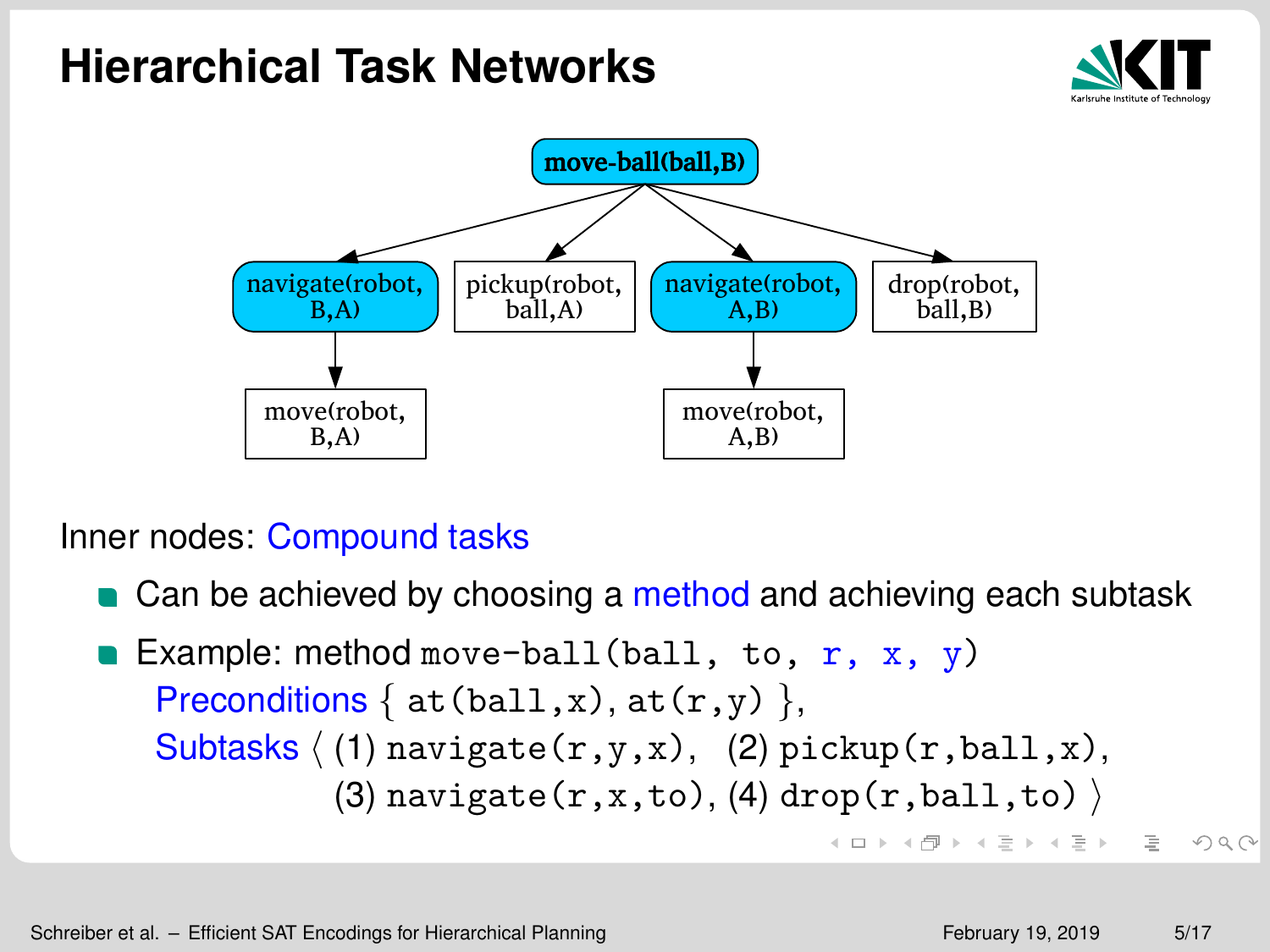



Leaf nodes: Primitive tasks

- Directly correspond to applying a certain action  $\blacksquare$
- In-order traversal of all leaves ⇒ Plan!

 $OQ$ 

イロン イ団 メイミン イミン ニヨー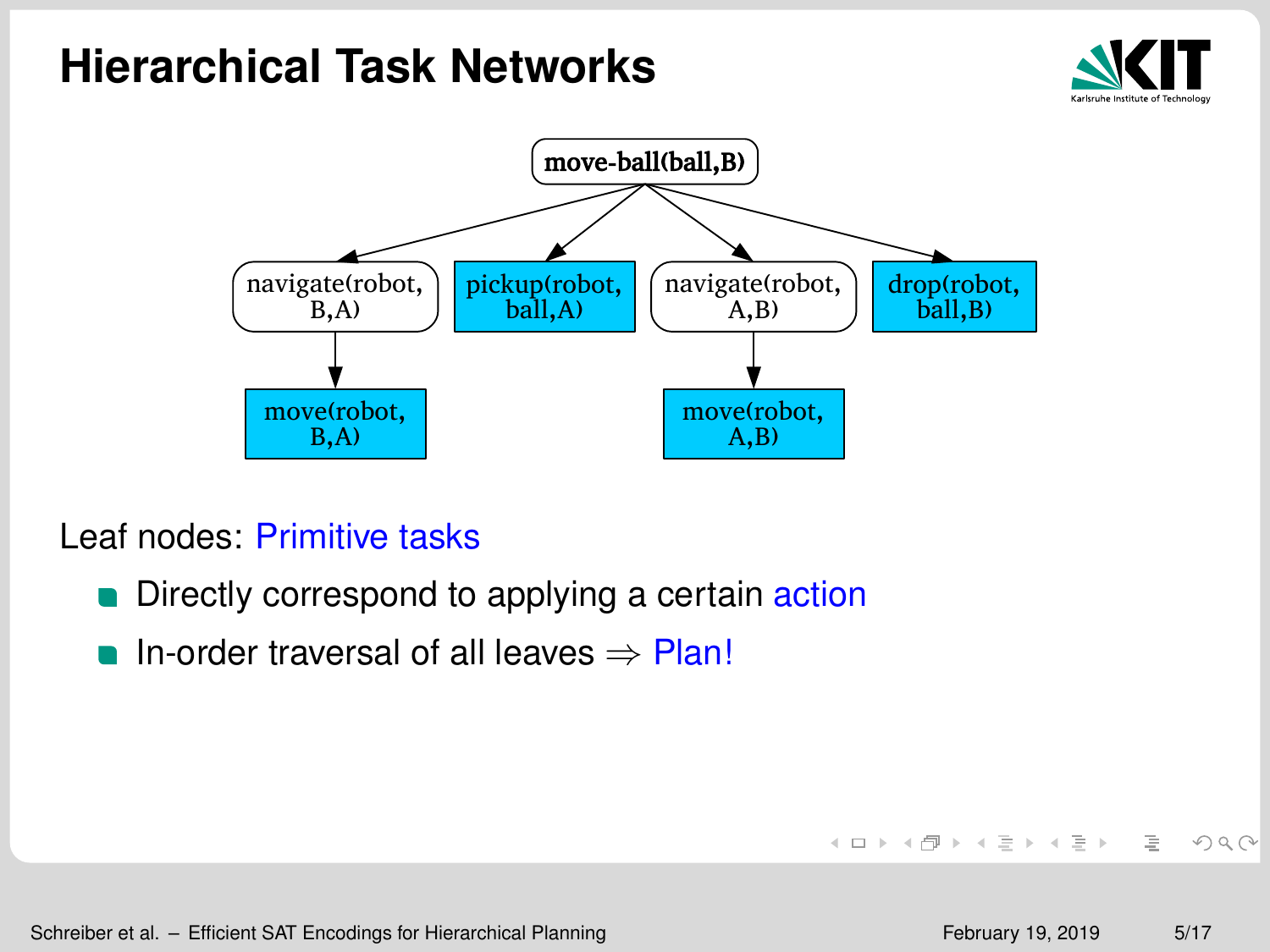### **SAT-based Planning**



- Encode planning problem into propositional logic up to a certain number of steps [\[Kautz and Selman, 1992\]](#page-44-1)
- Use Satisfiability (SAT) Solver to find satisfying assignment
- Decode assignment back into a plan



 $OQ$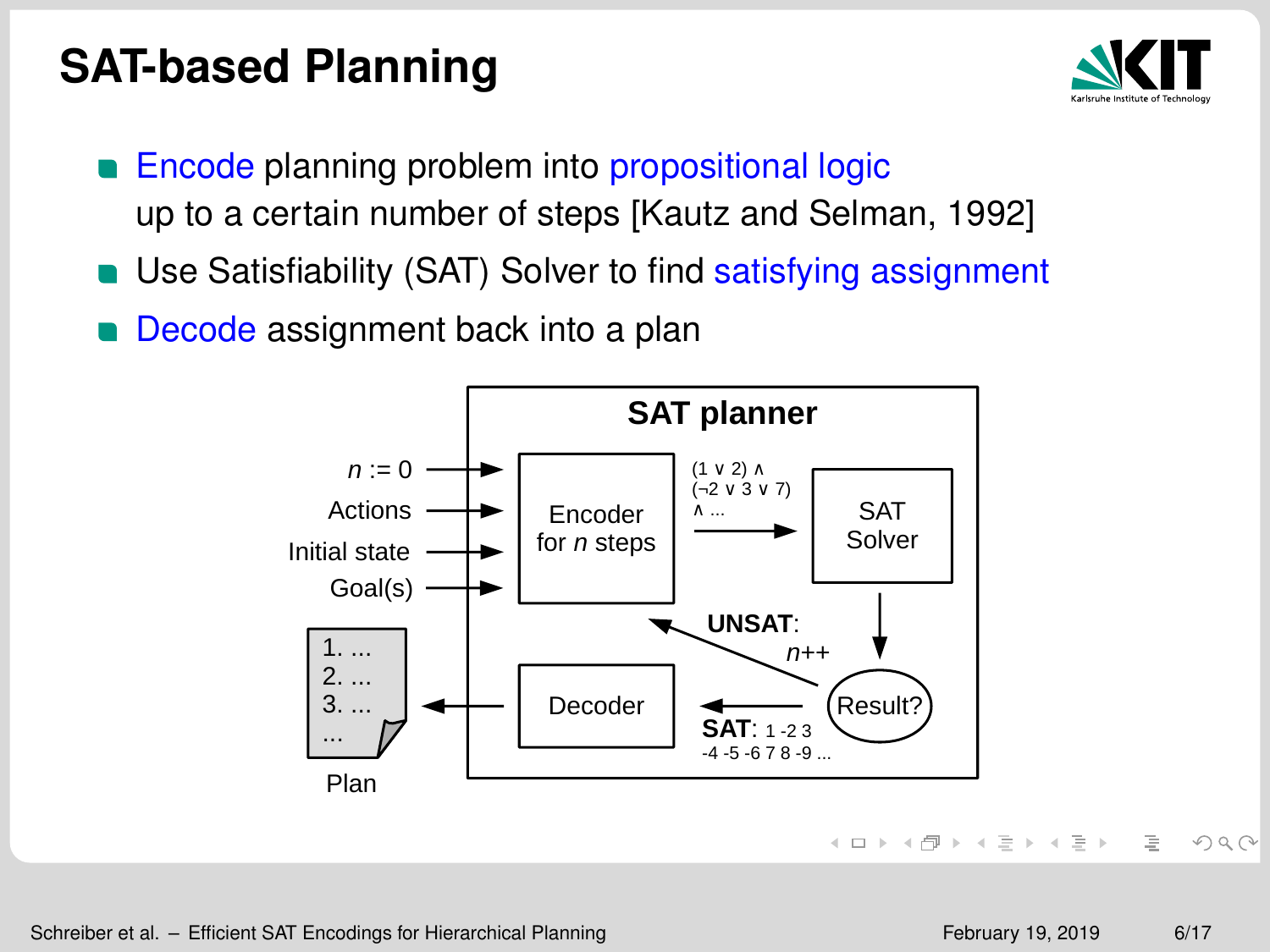## **Related Work**



Introduction of incremental SAT solving to planning [\[Gocht and Balyo, 2017\]](#page-44-2)

- Maintain and iteratively extend a single logical formula
- **Remember logical conflicts from previous iterations**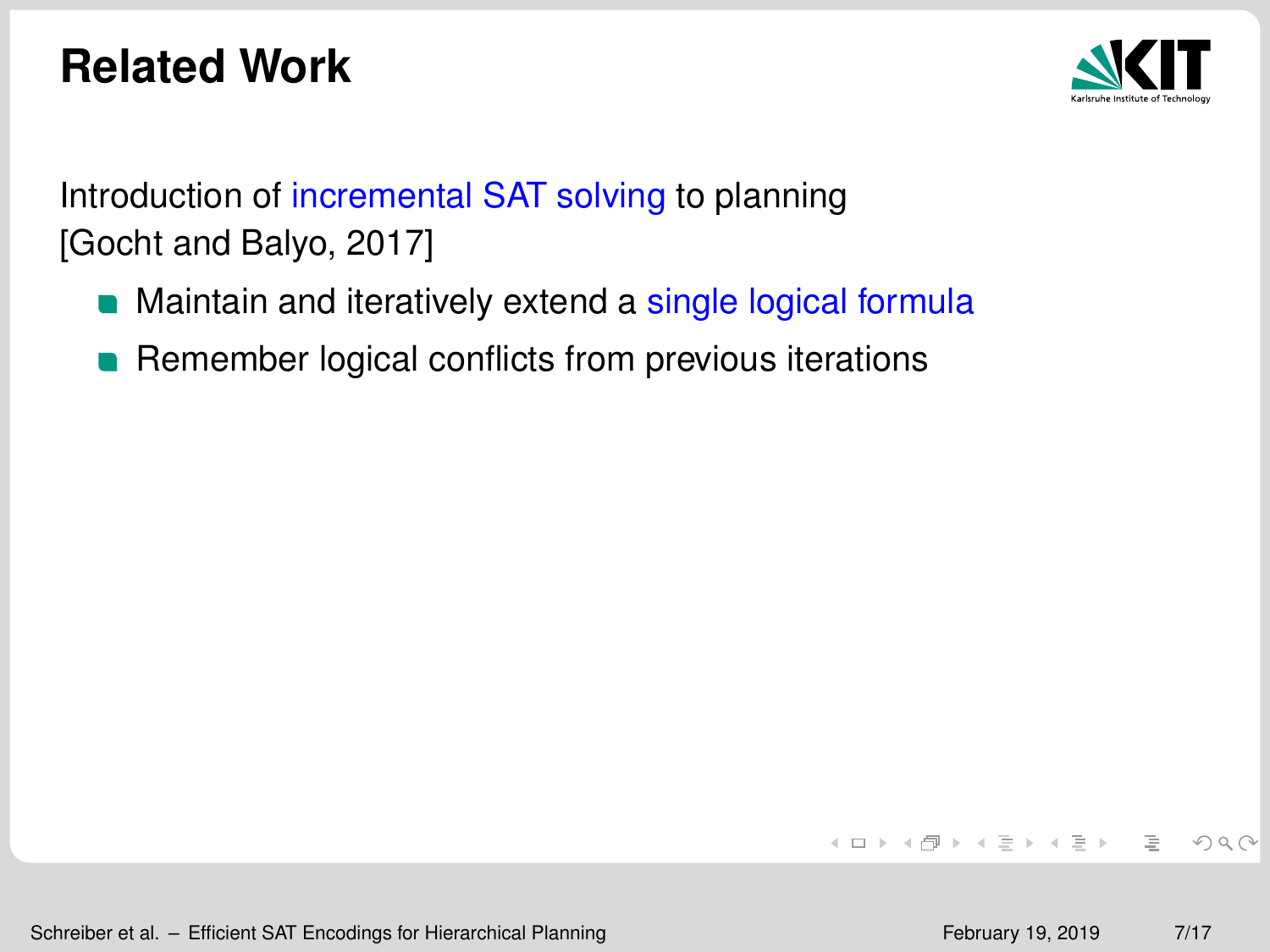## **Related Work**



Introduction of incremental SAT solving to planning [\[Gocht and Balyo, 2017\]](#page-44-2)

- Maintain and iteratively extend a single logical formula
- **Remember logical conflicts from previous iterations**

SAT-based HTN planning: Few research before 2018 [\[Mali and Kambhampati, 1998\]](#page-45-0)

- **Previous encodings do not address recursive task relationships** (fixed maximum amount of actions for each task)
- Complexity of clauses and variables cubic in amount of steps
- In practice, infeasible for today's problem instances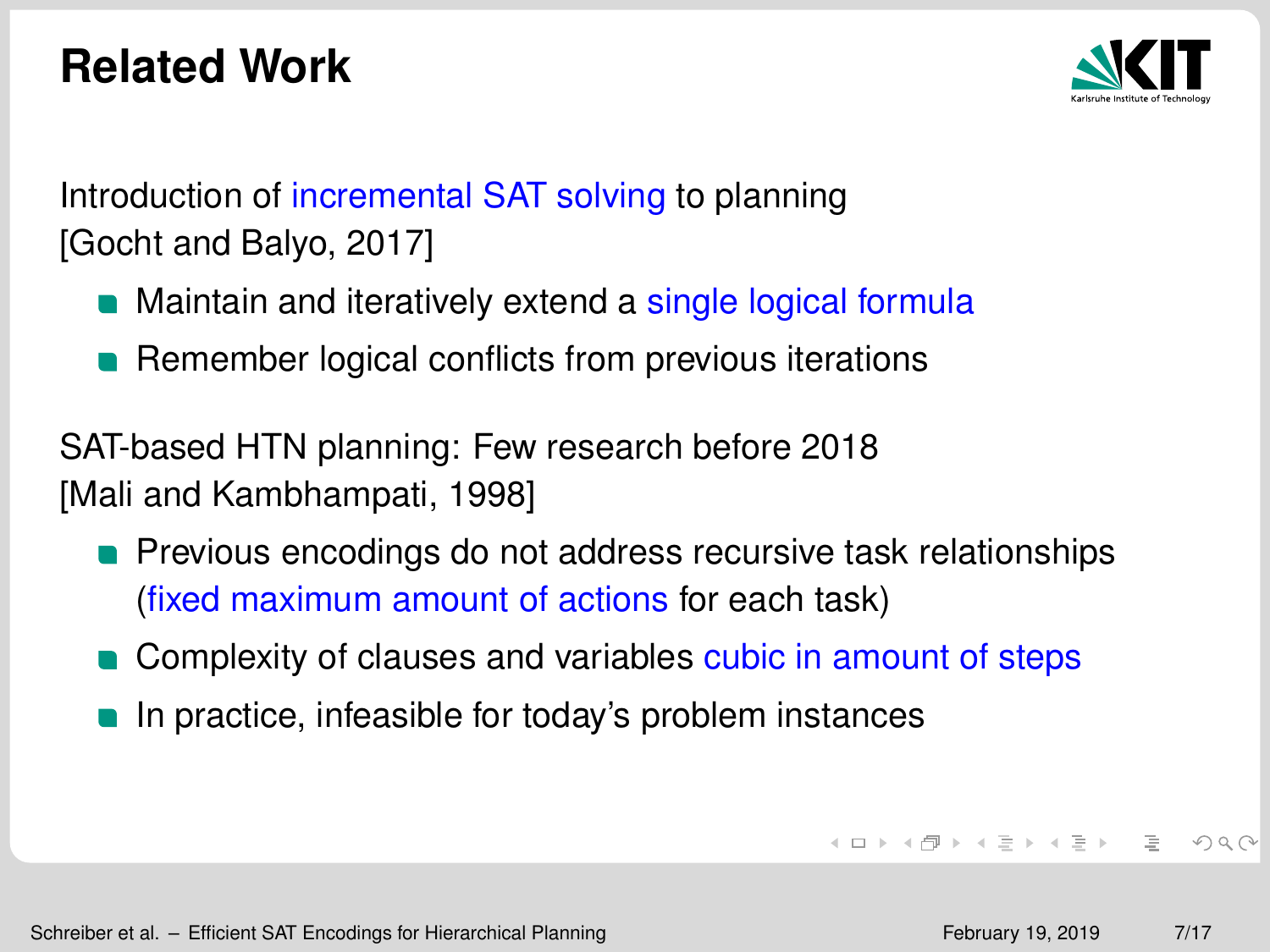## **Encoding: Grammar-Constrained Tasks**



Enhancement of previous *bottom-up linear forward* encoding [\[Mali and Kambhampati, 1998\]](#page-45-0)

- **Exercise Conseq on totally ordered HTN planning**
- **EXECUTE:** Fully supporting recursive subtask relationships
- Resulting in smaller encoding size (quadratic in #steps, #tasks)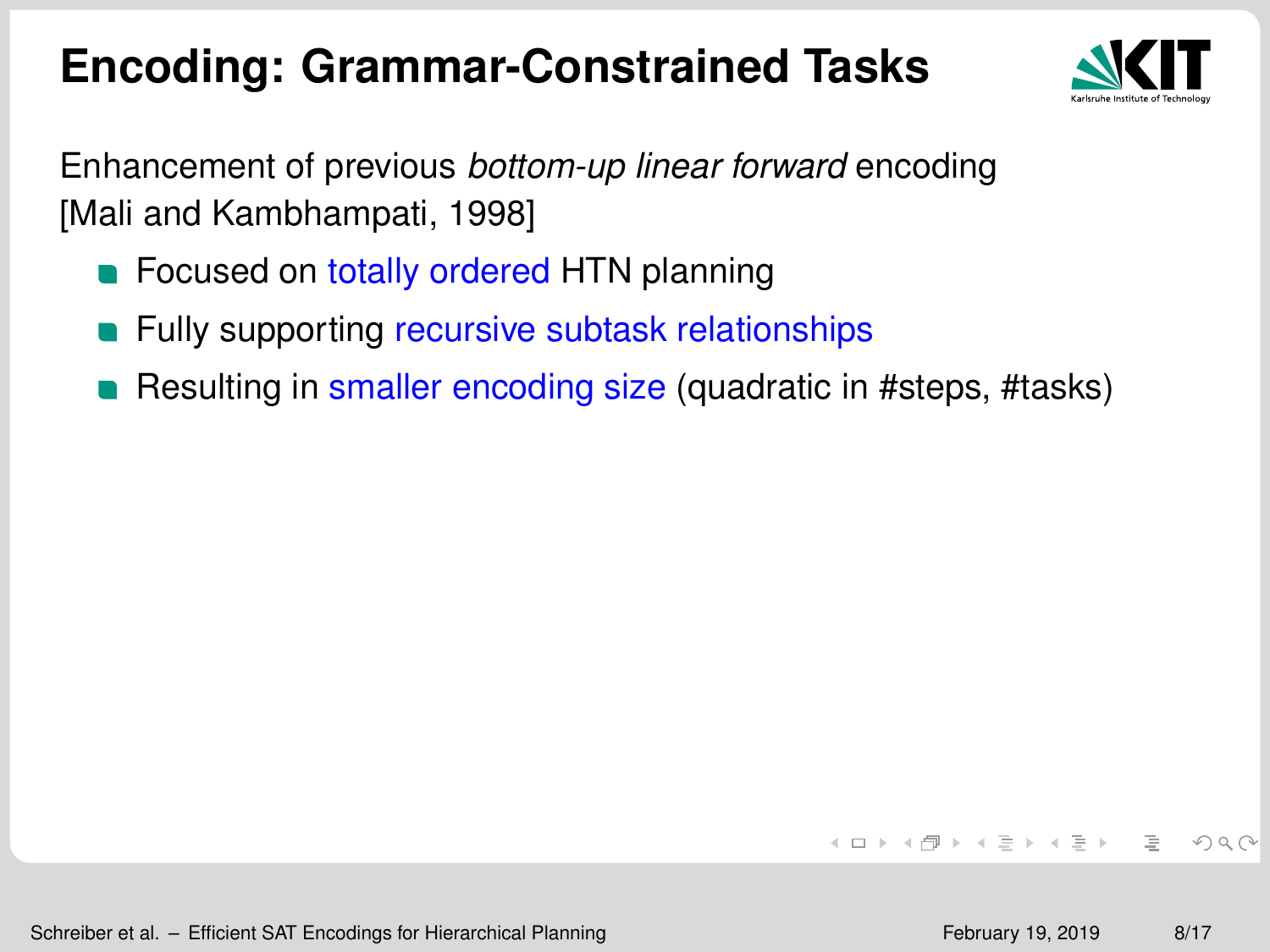## **Encoding: Grammar-Constrained Tasks**



Enhancement of previous *bottom-up linear forward* encoding [\[Mali and Kambhampati, 1998\]](#page-45-0)

- **Exercise Conseq on totally ordered HTN planning**
- **EXECUTE:** Fully supporting recursive subtask relationships
- Resulting in smaller encoding size (quadratic in #steps, #tasks)

Limitations of new encoding:

- **Encoding still too large for realistic problem sizes**
- Allows for interleaving of tasks in some special cases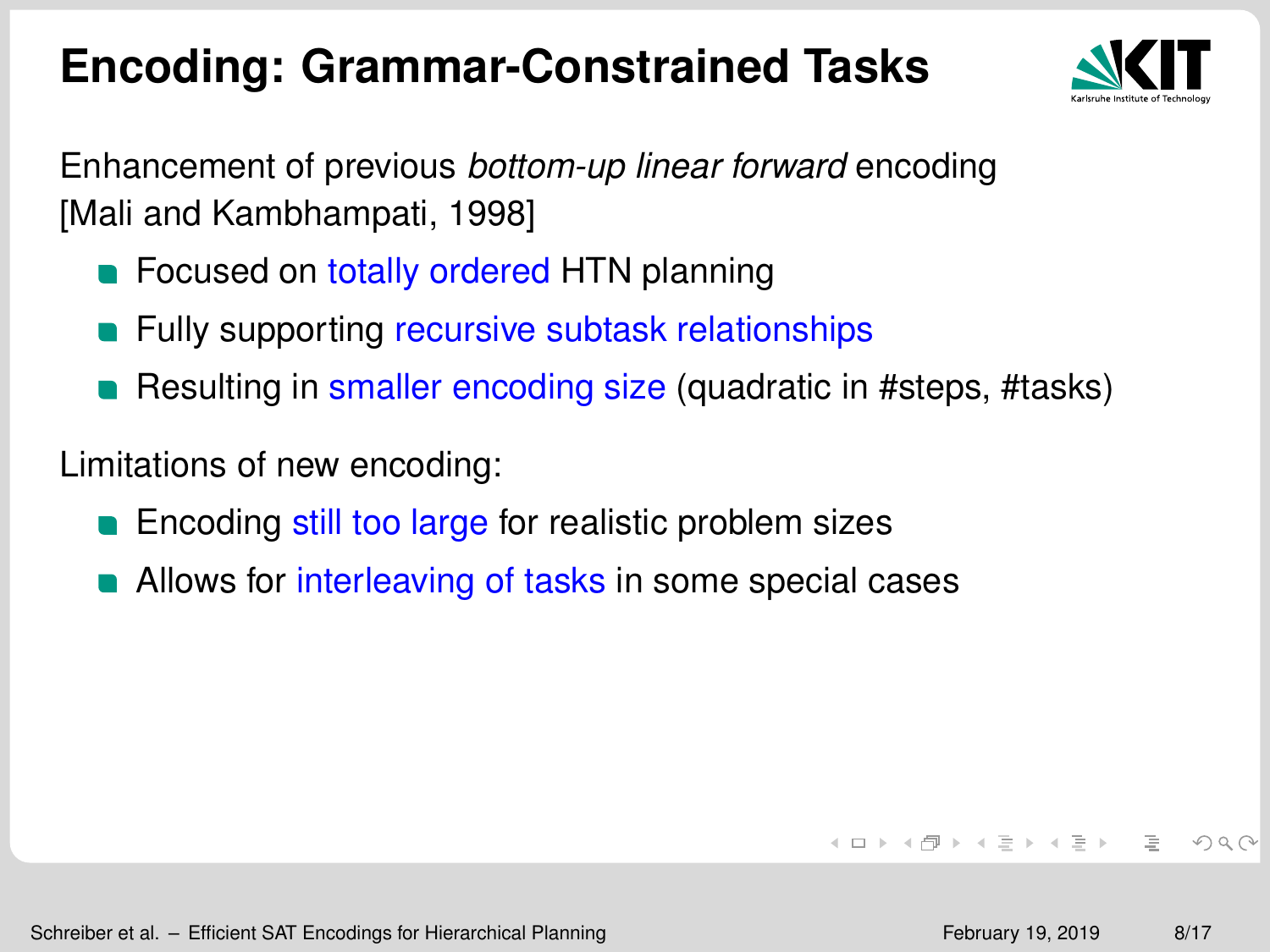## **Encoding: Grammar-Constrained Tasks**



Enhancement of previous *bottom-up linear forward* encoding [\[Mali and Kambhampati, 1998\]](#page-45-0)

- **Exercise Conseq on totally ordered HTN planning**
- **EXECUTE:** Fully supporting recursive subtask relationships
- Resulting in smaller encoding size (quadratic in #steps, #tasks)

Limitations of new encoding:

- **Encoding still too large for realistic problem sizes**
- Allows for interleaving of tasks in some special cases

Observation: HTN is like enforcing a grammar on valid plans

- **T** Totally ordered HTN corresponds to context-free grammar
- Finding a plan equivalent to deriving a word from the grammar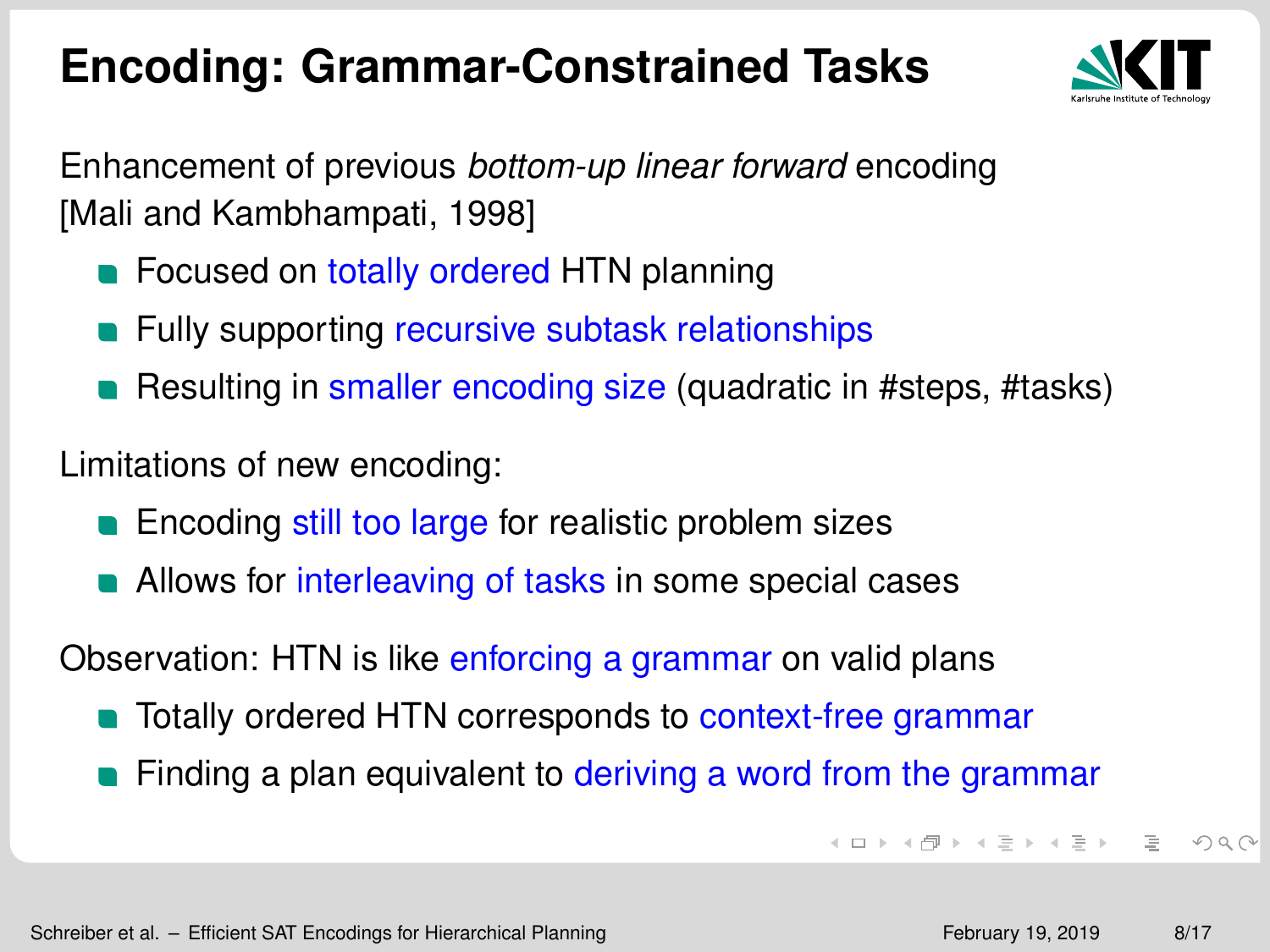

Based on idea of context-free grammar:

- **Encode stack of tasks at each step of future plan**
- Add transition rules (**pop**, **push**) to process tasks until stack is empty

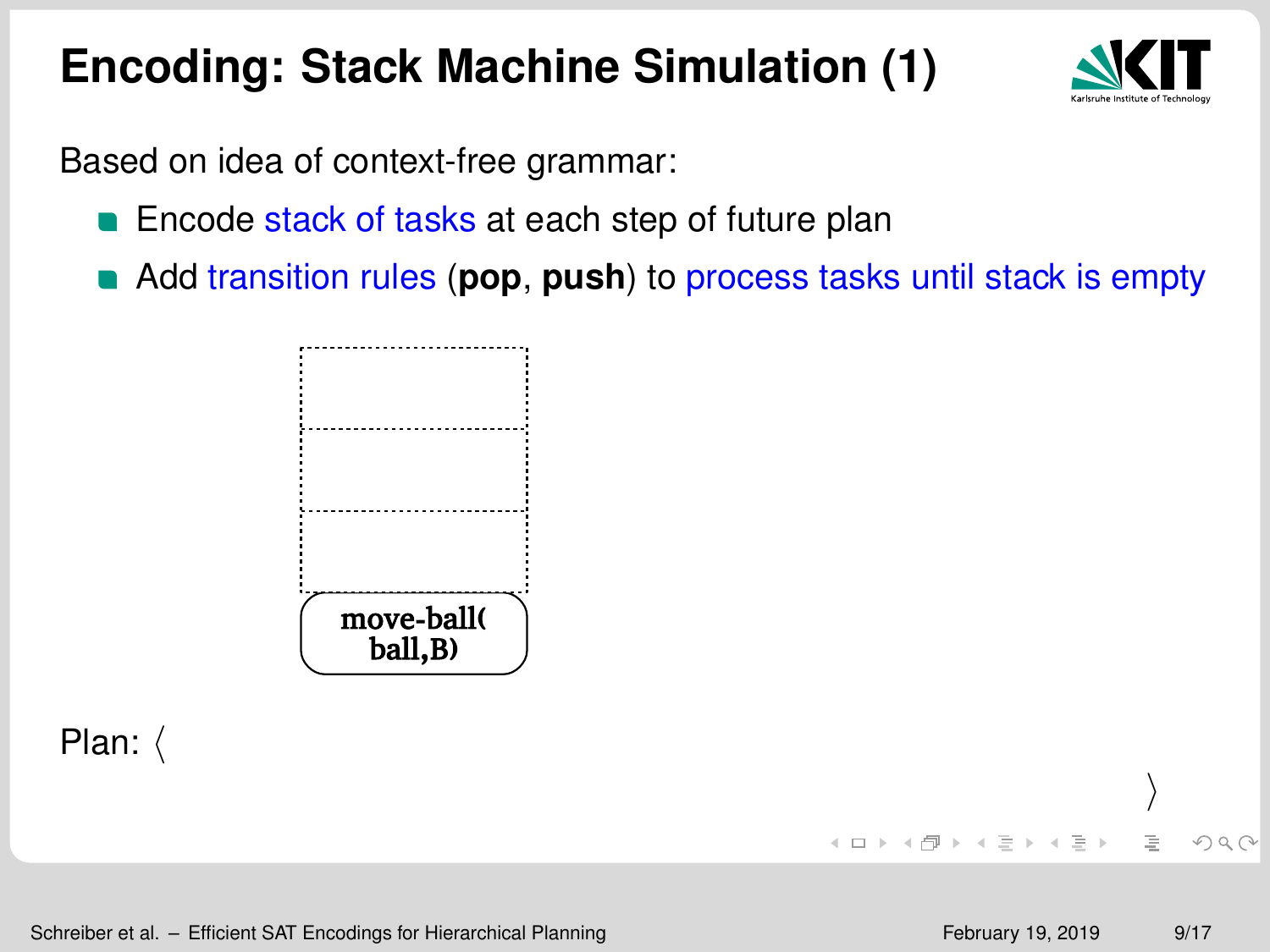

Based on idea of context-free grammar:

- **Encode stack of tasks at each step of future plan**
- Add transition rules (**pop**, **push**) to process tasks until stack is empty

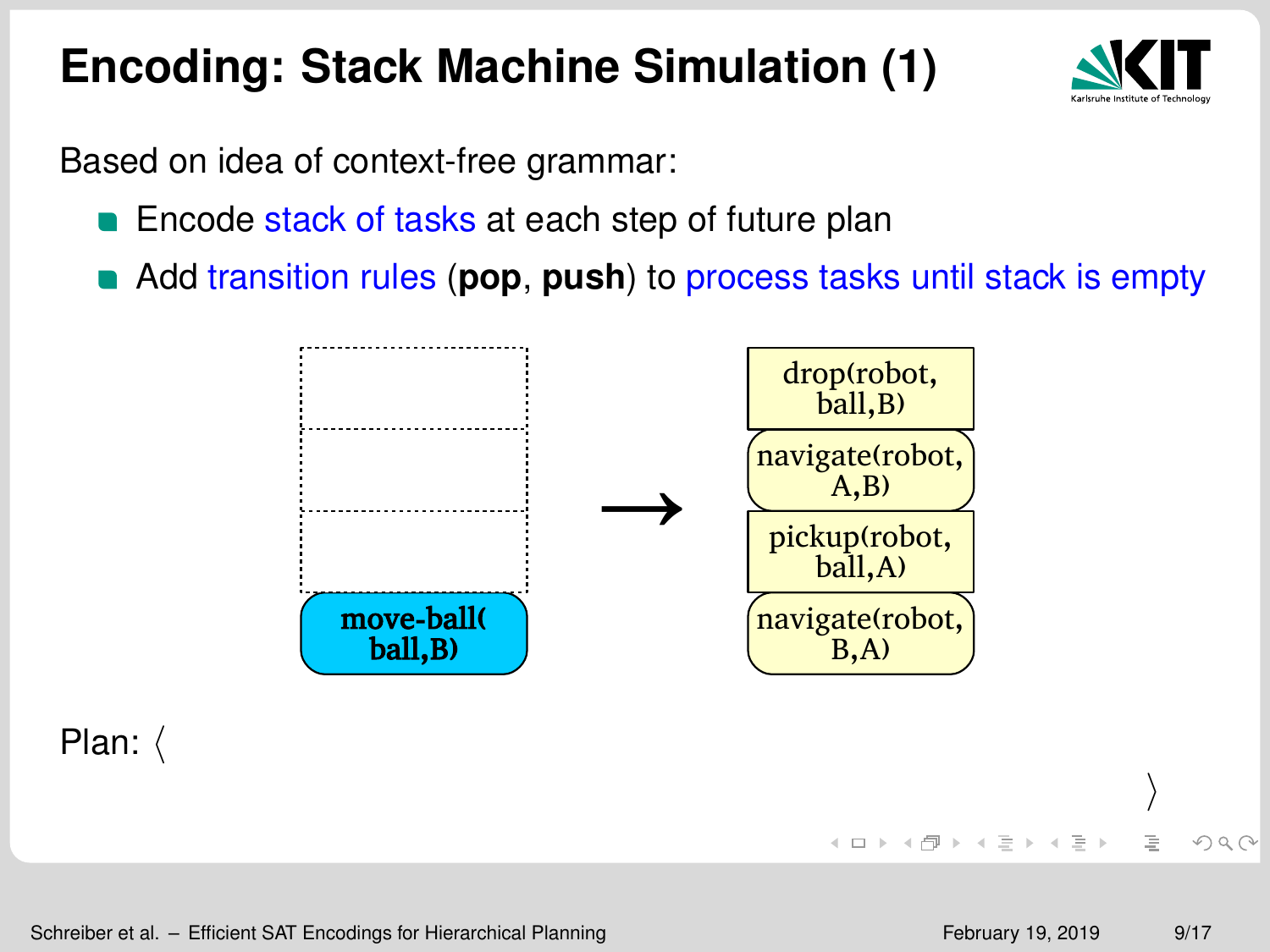

Based on idea of context-free grammar:

- **Encode stack of tasks at each step of future plan**
- Add transition rules (**pop**, **push**) to process tasks until stack is empty

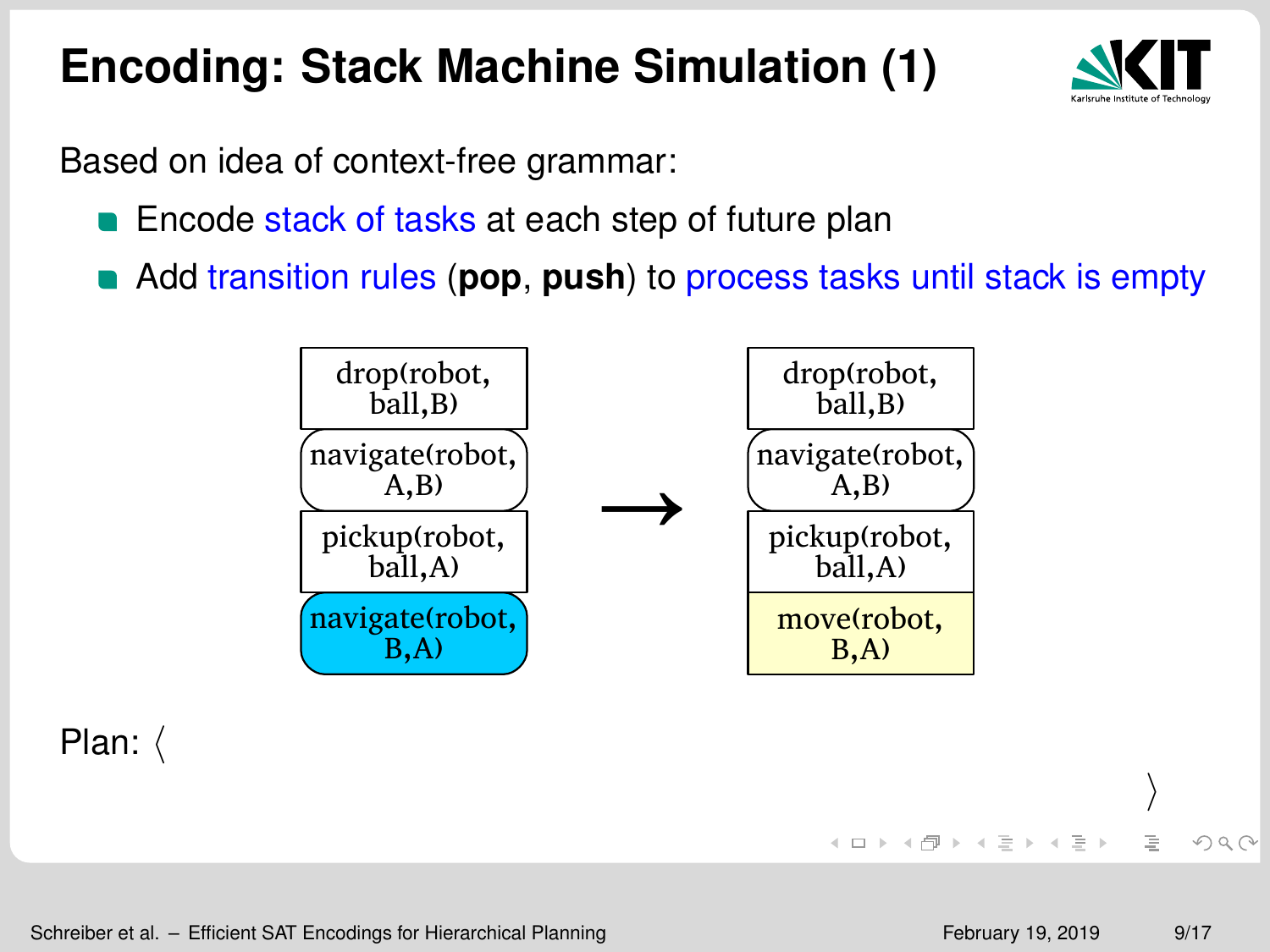

Based on idea of context-free grammar:

- **Encode stack of tasks at each step of future plan**
- Add transition rules (**pop**, **push**) to process tasks until stack is empty



Plan:  $\langle$  move(robot,room2,room1)

イロト イ団 トイミト イミト

 $\rangle$ 

 $QQQ$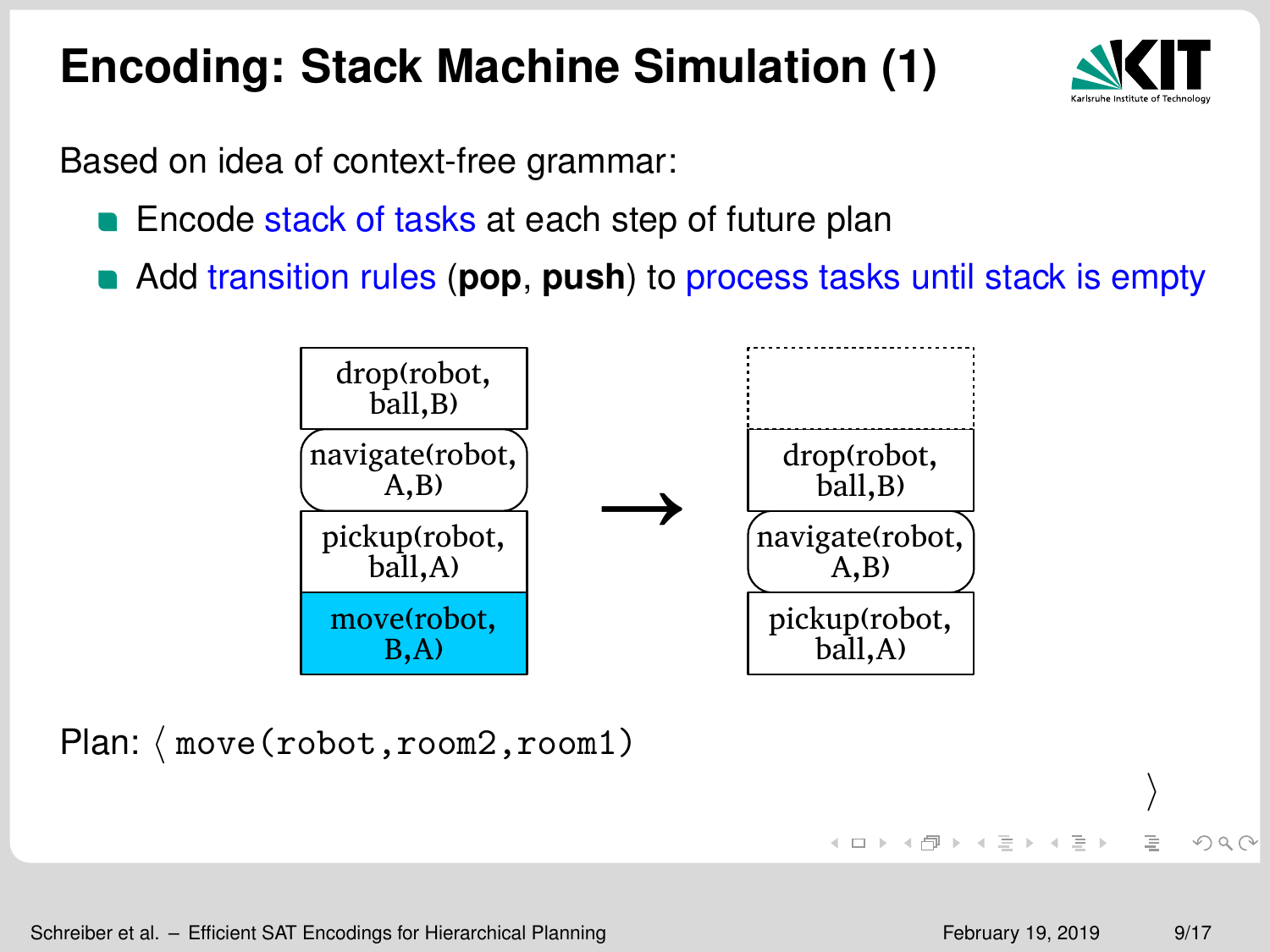

Based on idea of context-free grammar:

- **Encode stack of tasks at each step of future plan**
- Add transition rules (**pop**, **push**) to process tasks until stack is empty



Plan:  $\langle$  move(robot,room2,room1), pickup(robot,ball,room1)  $\rangle$ 

 $OQ$ 

 $(1 + 4)$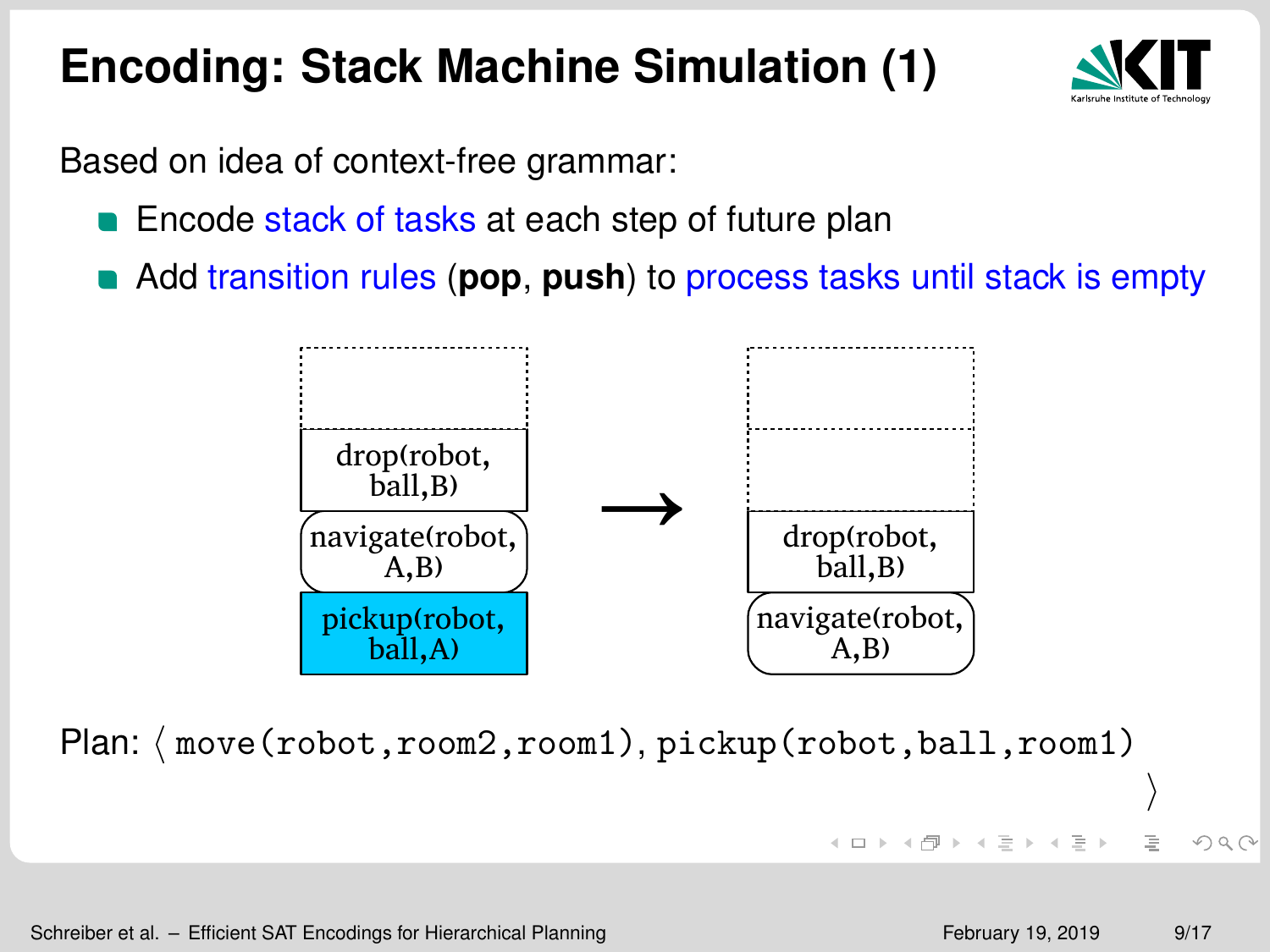

Based on idea of context-free grammar:

- **Encode stack of tasks at each step of future plan**
- Add transition rules (**pop**, **push**) to process tasks until stack is empty



Plan:  $\langle$  move(robot,room2,room1), pickup(robot,ball,room1)

 $\left\{ \begin{array}{ccc} 1 & 0 & 0 \\ 0 & 1 & 0 \end{array} \right.$ 

 $\rangle$ 

 $\Omega$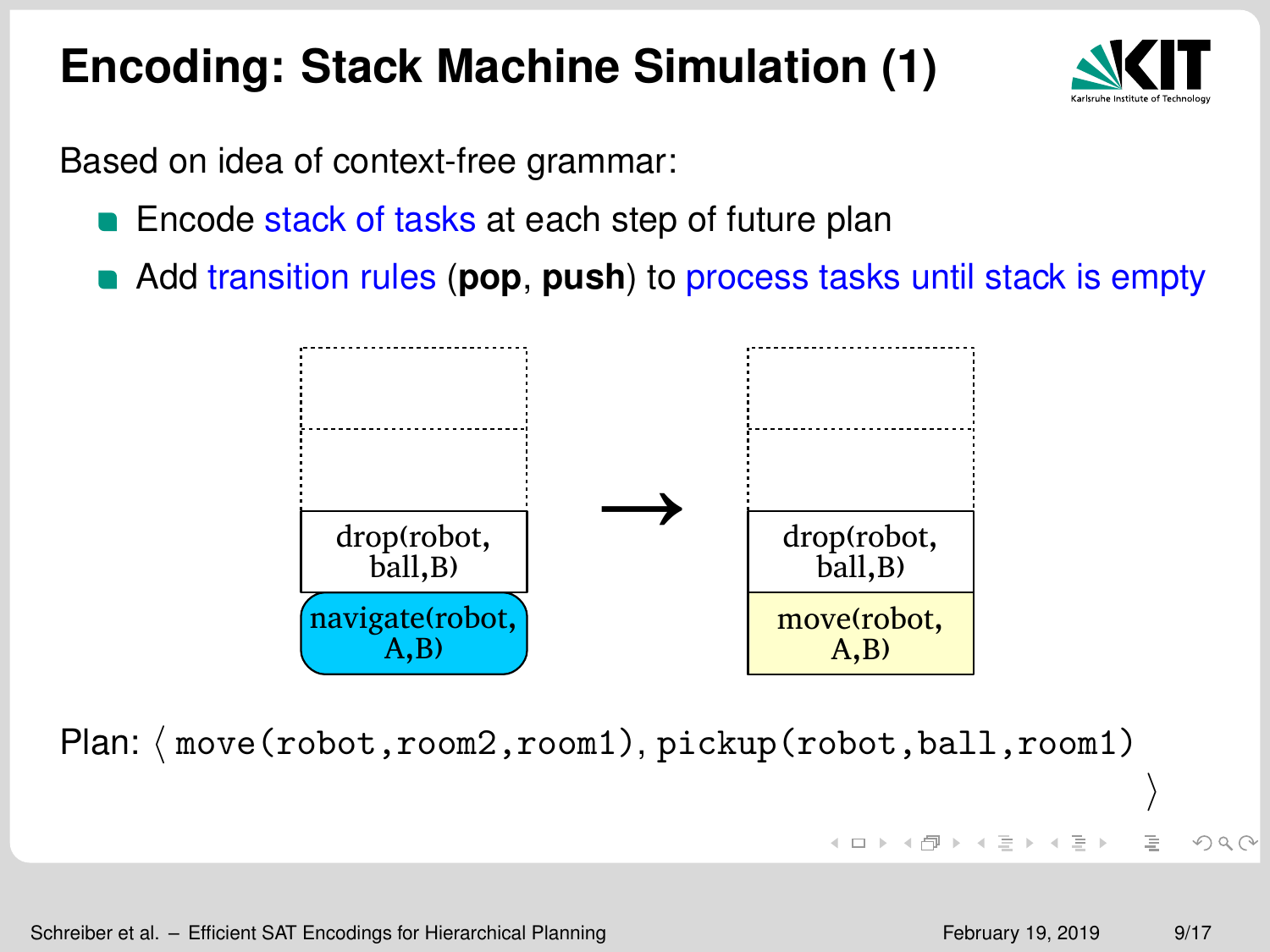

Based on idea of context-free grammar:

- **Encode stack of tasks at each step of future plan**
- Add transition rules (**pop**, **push**) to process tasks until stack is empty



Plan:  $\langle$  move(robot,room2,room1), pickup(robot,ball,room1), move(robot,room1,room2)

 $\Omega$ 

 $\mathcal{A} \subseteq \mathcal{B} \rightarrow \mathcal{A} \oplus \mathcal{B} \rightarrow \mathcal{A} \oplus \mathcal{B} \rightarrow \mathcal{A} \oplus \mathcal{B}$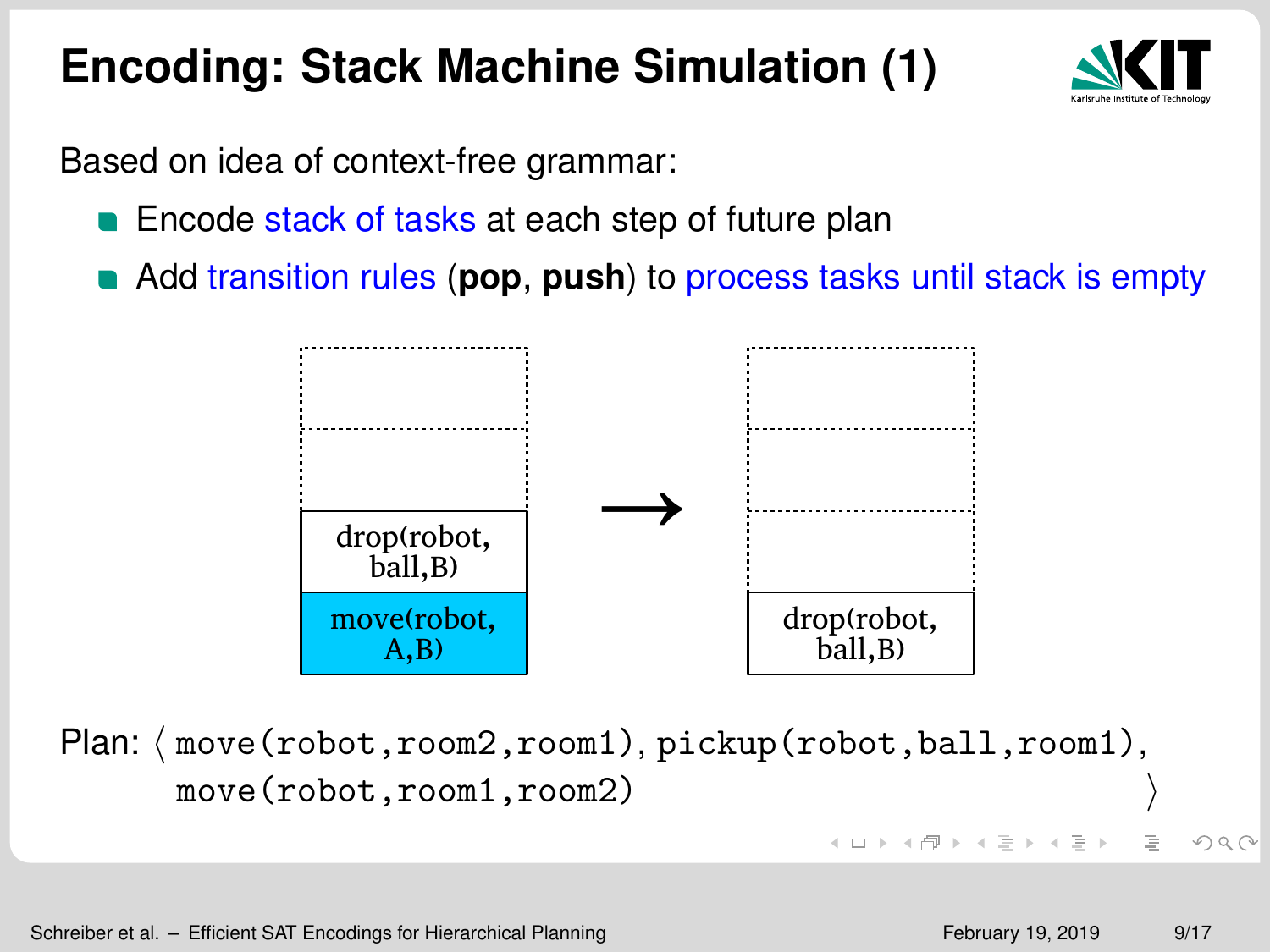

Based on idea of context-free grammar:

- **Encode stack of tasks at each step of future plan**
- Add transition rules (**pop**, **push**) to process tasks until stack is empty



Plan:  $\langle$  move(robot,room2,room1), pickup(robot,ball,room1), move(robot,room1,room2), drop(robot,ball,room2) イロメ イ団 メイモメイモメー  $\equiv$  $QQQ$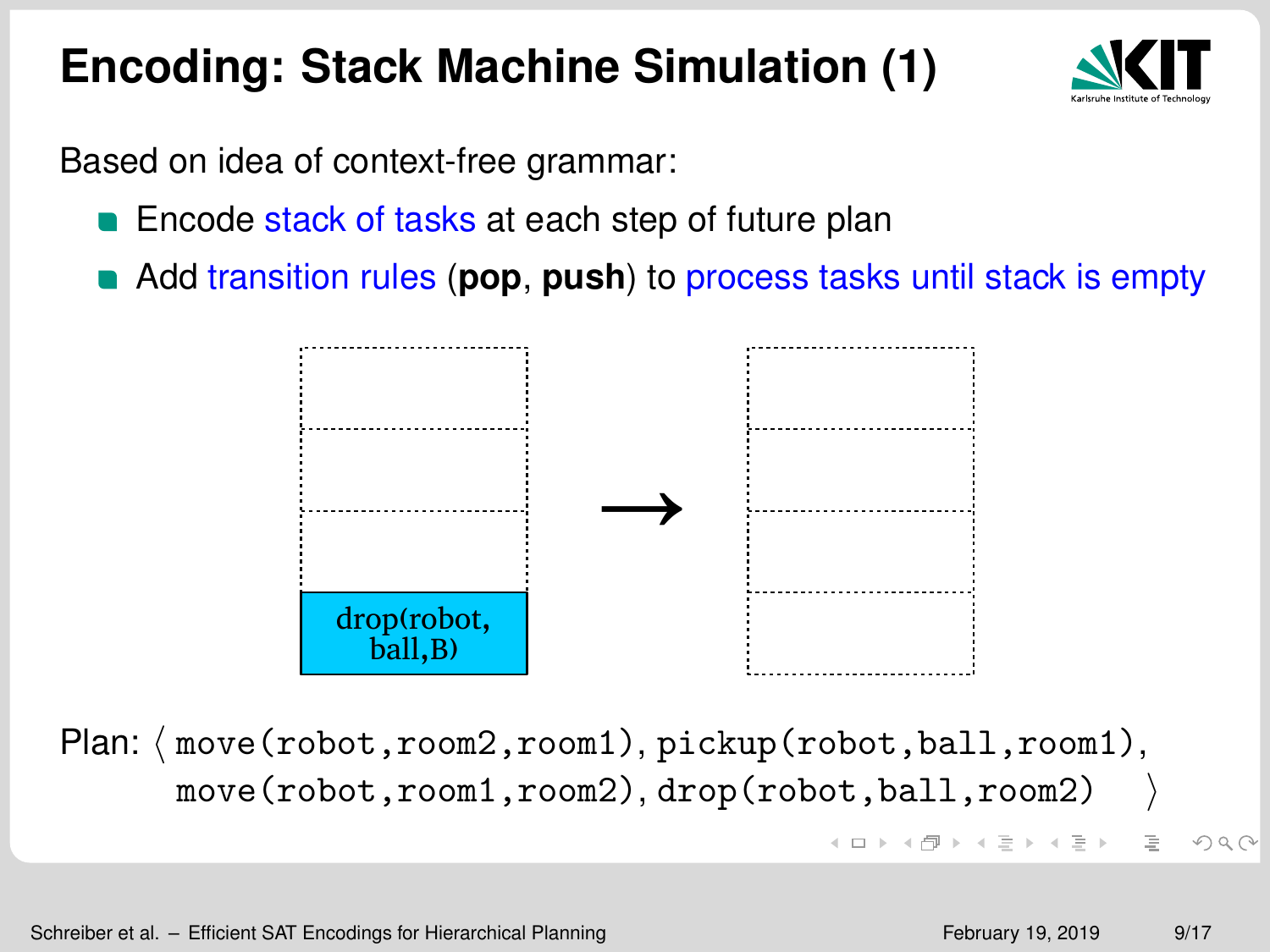

Realization in propositional logic:

**Boolean variables for each task at each stack position at each step,** for each action at each step, for each atom at each step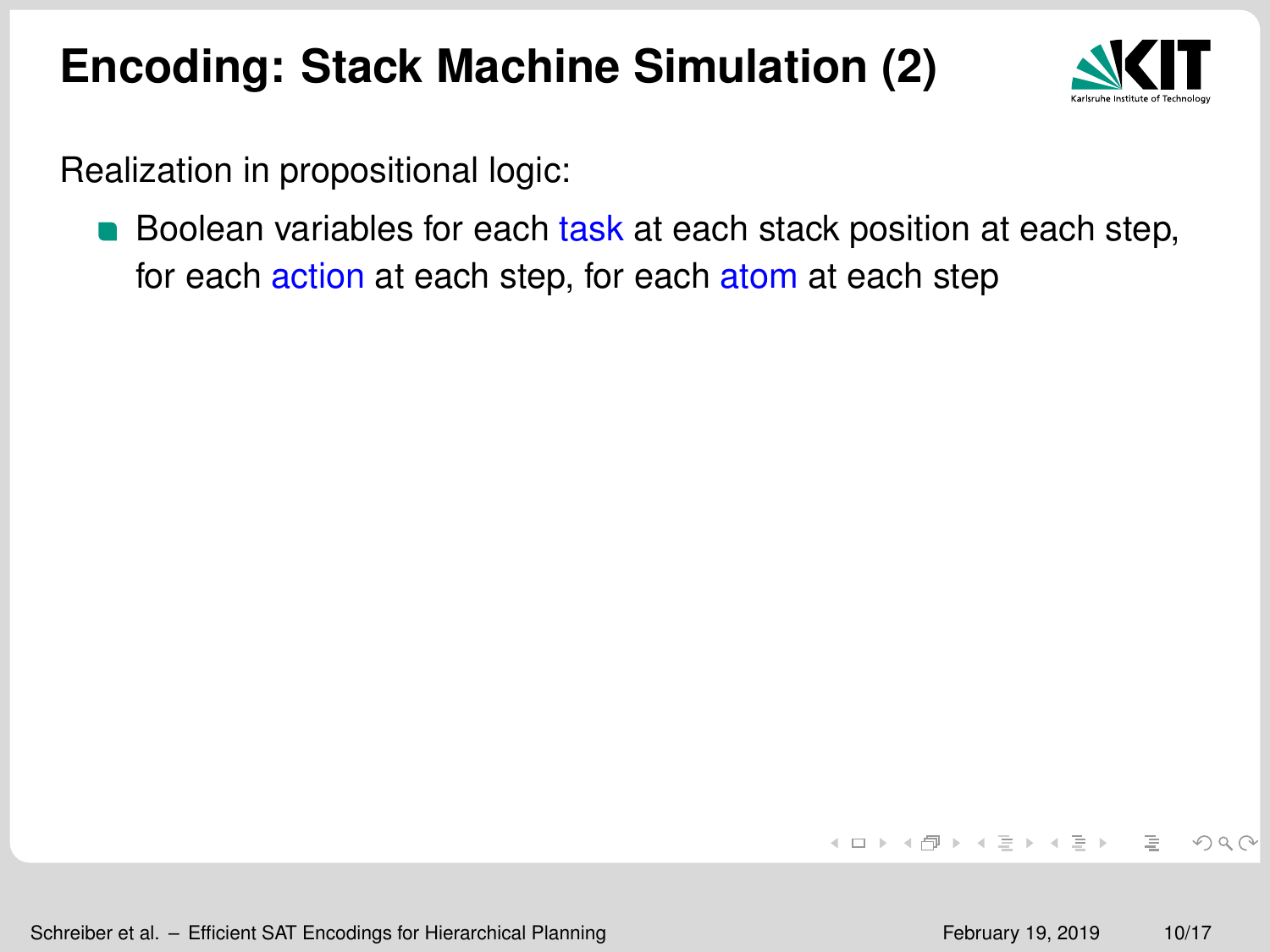

Realization in propositional logic:

- **Boolean variables for each task at each stack position at each step,** for each action at each step, for each atom at each step
- **All clauses only contain variables from adjacent steps** 
	- $\Rightarrow$  Formula can be expanded incrementally

4 ロ > 4 団 > 4 ミ > 4 ミ > ニ シ 9 Q Q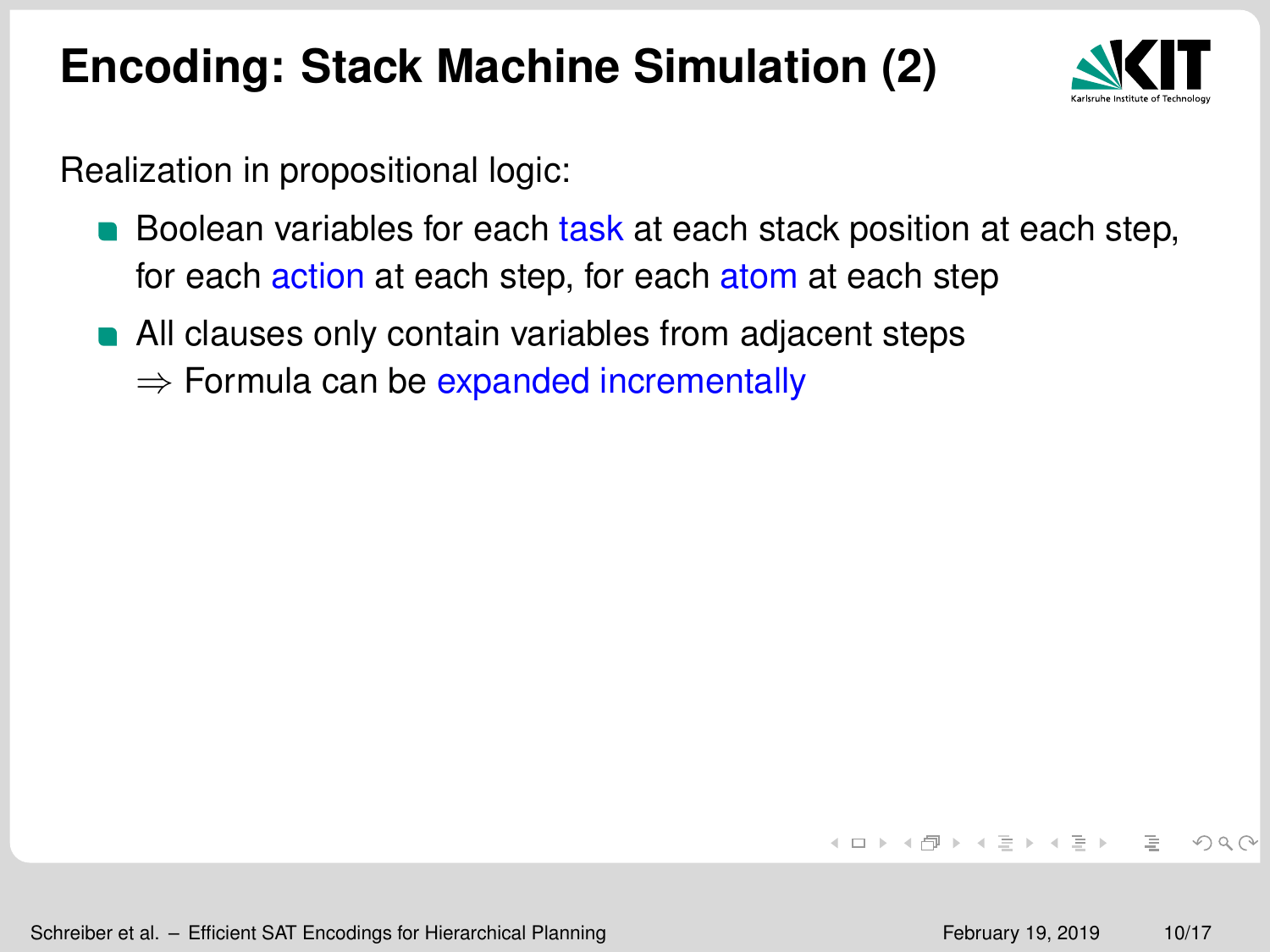

Realization in propositional logic:

- **Boolean variables for each task at each stack position at each step,** for each action at each step, for each atom at each step
- **All clauses only contain variables from adjacent steps**  $\Rightarrow$  Formula can be expanded incrementally
- Assertion to SAT solver: stack must be empty at final step *n*
	- $\Rightarrow$  Assignment found: Extract plan from true action variables
	- ⇒ Unsatisfiable: Increase *n*, add new clauses, repeat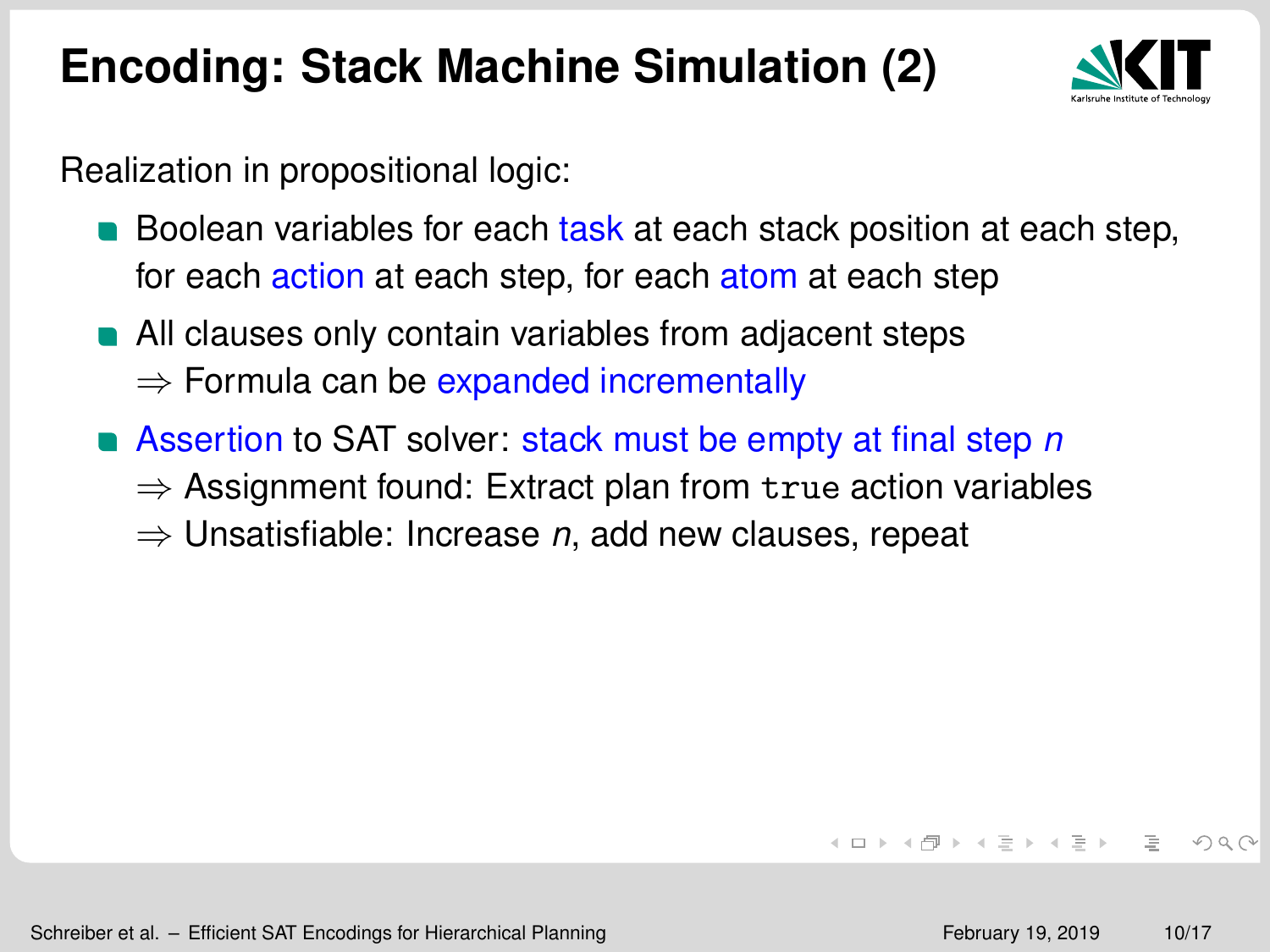

Realization in propositional logic:

- **Boolean variables for each task at each stack position at each step,** for each action at each step, for each atom at each step
- **All clauses only contain variables from adjacent steps**  $\Rightarrow$  Formula can be expanded incrementally
- Assertion to SAT solver: stack must be empty at final step *n*  $\Rightarrow$  Assignment found: Extract plan from true action variables
	- ⇒ Unsatisfiable: Increase *n*, add new clauses, repeat

**Properties** 

- **Handles all special cases (recursive subtasks, no interleaving, etc.)**
- Requires parameter  $\sigma$ : Maximum stack size to encode
- O(#*steps* · (σ · #*tasks* + #*methods* + #*actions*)) clauses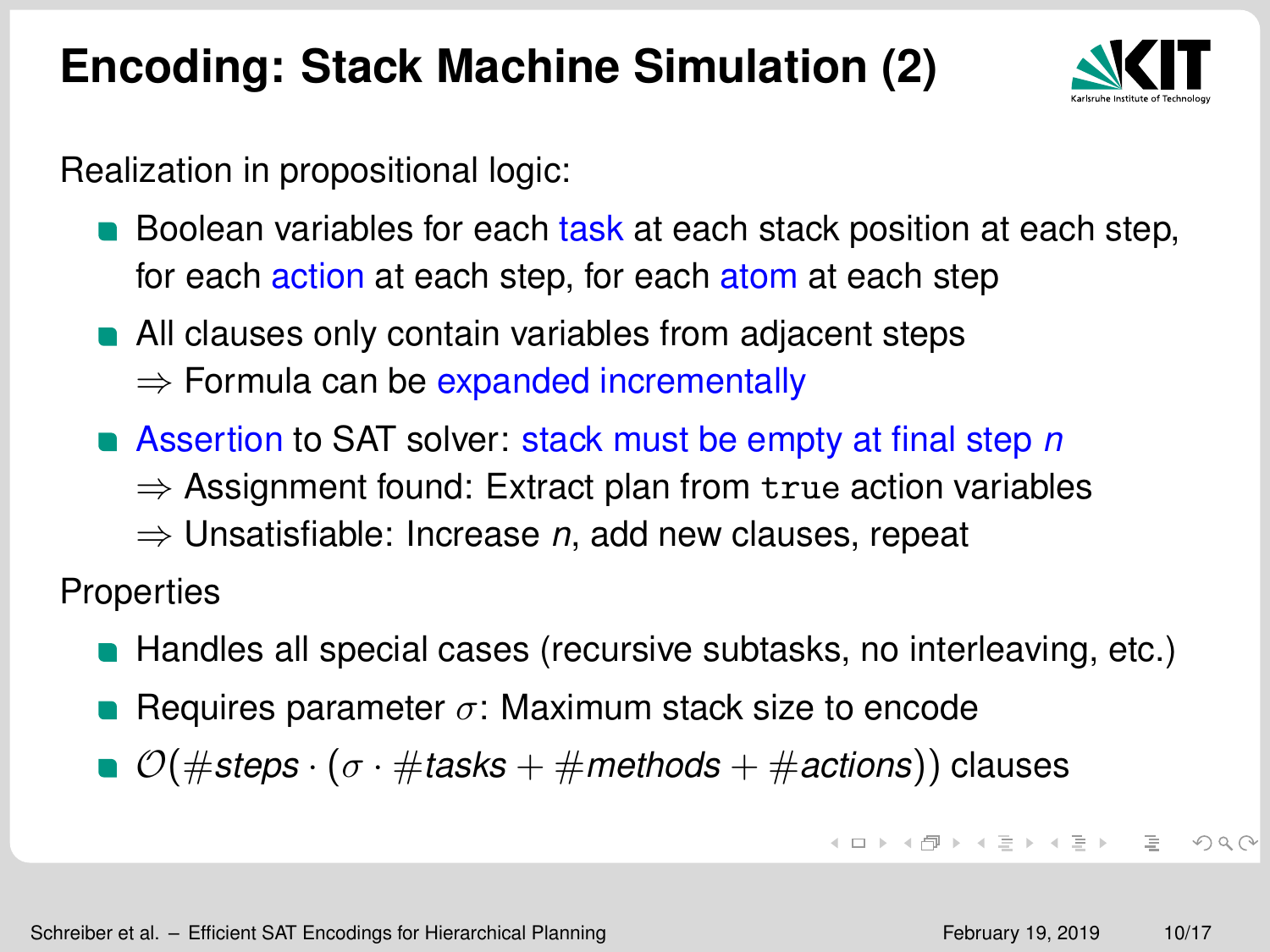## **Evaluation**



#### Internal evaluation of approaches

- GCT Encoding
- SMS Encoding (3 variants)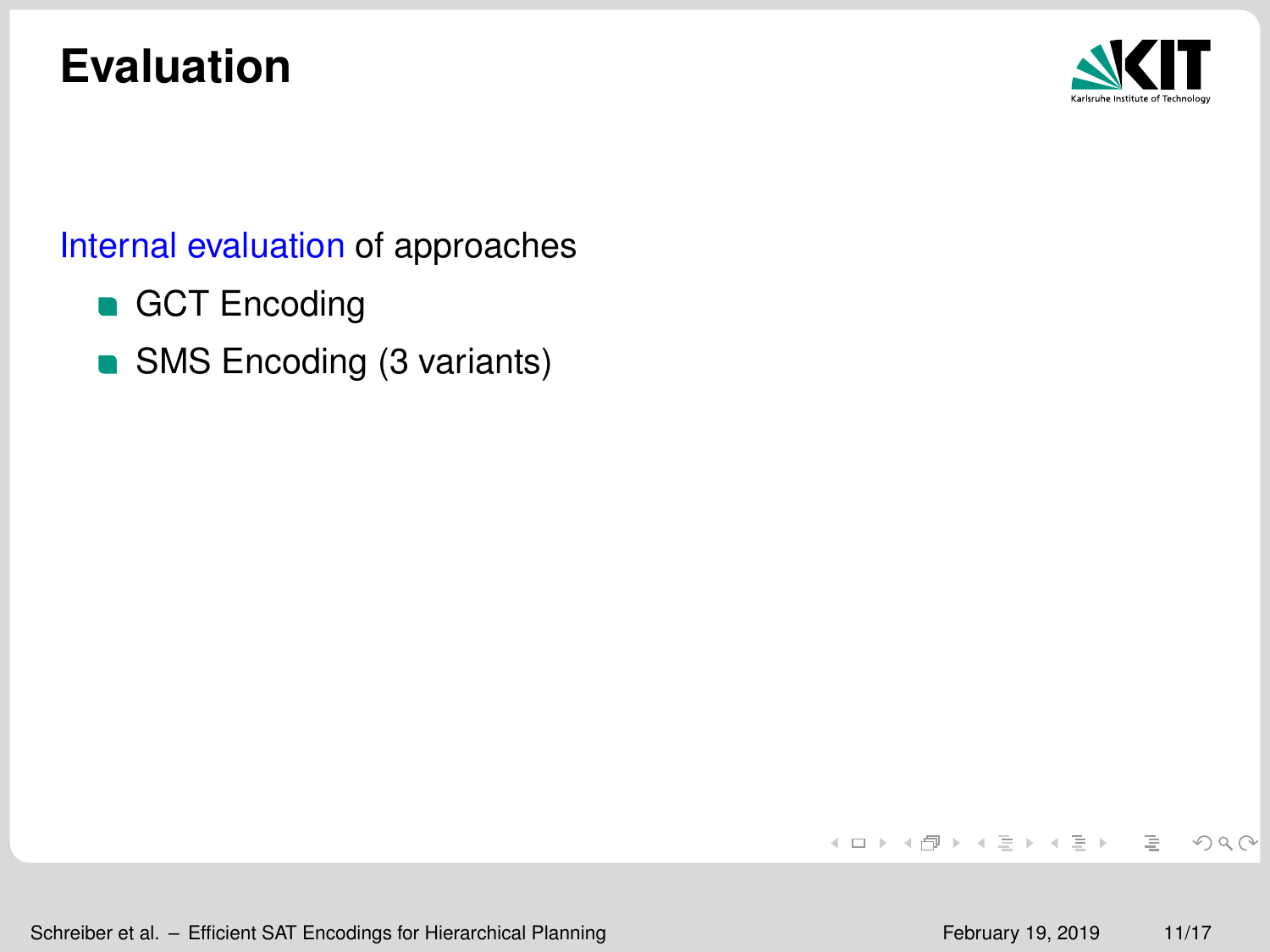# **Evaluation**



#### Internal evaluation of approaches

- GCT Encoding
- SMS Encoding (3 variants)

Evaluation environment:

- **120 benchmark instances from six IPC domains** Barman, Blocksworld, Childsnack, Elevator, Rover, Satellite
- 24 core Intel Xeon CPU E5-2630 @ 2.30 GHz, 264 GB of RAM
- **Limits per run: five minutes; 12 GB of RAM**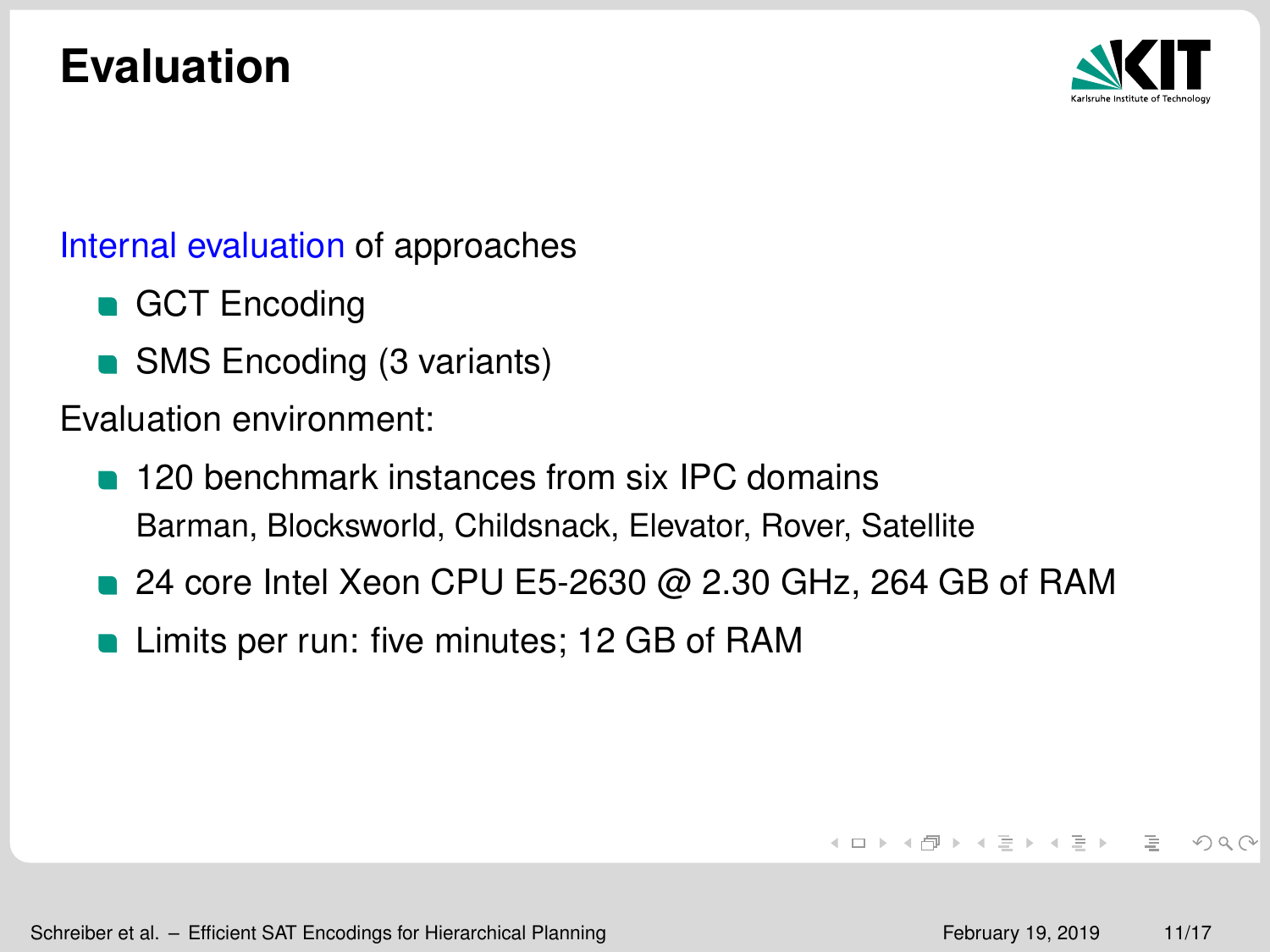#### **Comparison of Run Times**





 $OQ$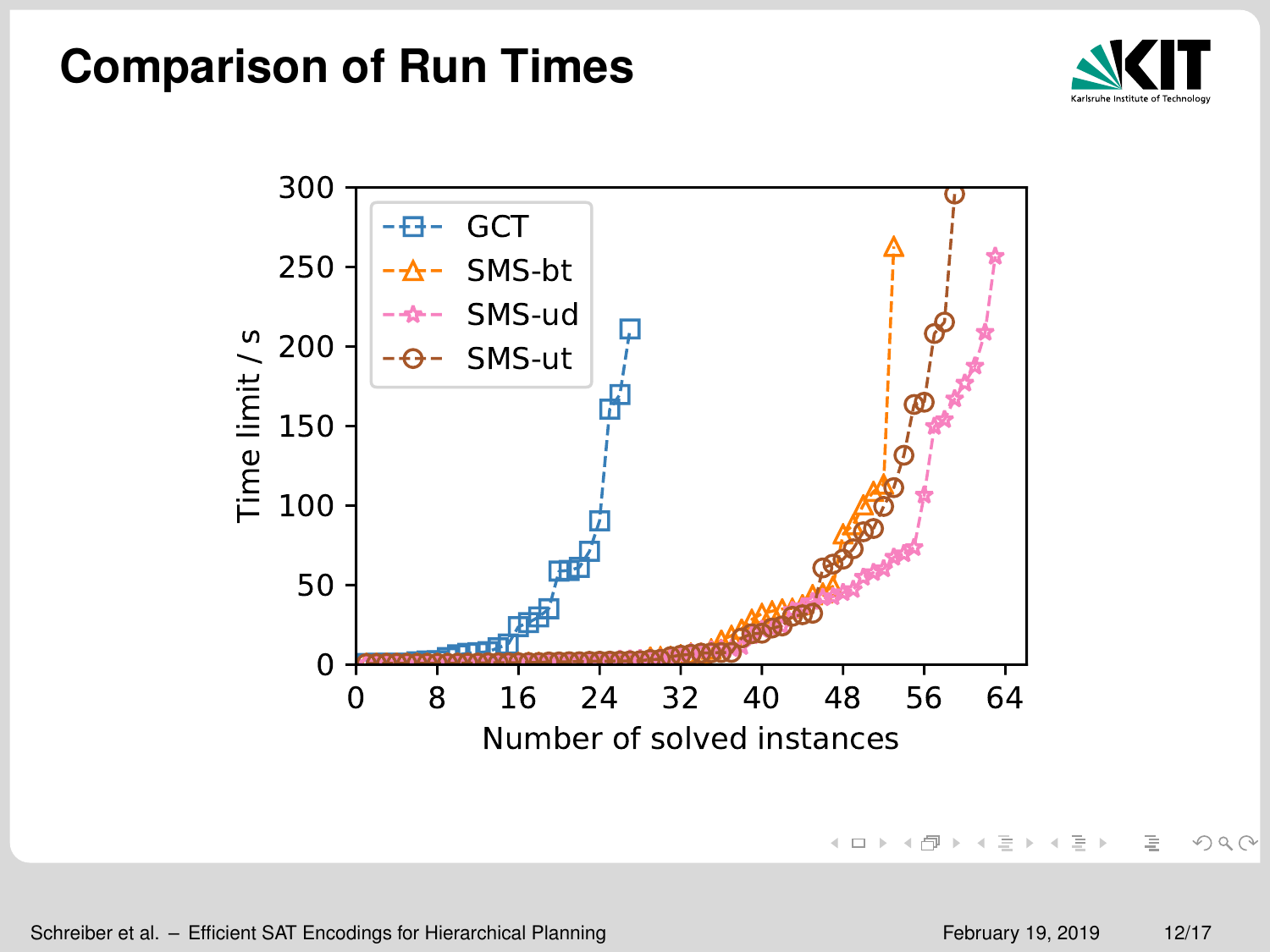

| Domain      | GCT  | SMS-bt | SMS-ut | SMS-ur |
|-------------|------|--------|--------|--------|
| Barman      | 0.09 | 1.90   | 1.96   | 4.68   |
| Blocksworld | 0.08 | 9.22   | 10.94  | 6.74   |
| Childsnack  | 0.98 | 3.90   | 9.95   | 4.50   |
| Elevator    | 4.21 | 14.86  | 13.32  | 10.29  |
| Rover       | 0.44 | 6.17   | 5.40   | 5.58   |
| Satellite   | 0.96 | 7.08   | 7.17   | 16.08  |
| Total       | 6.75 | 43.13  | 48.74  | 47.88  |

Score for each instance and competitor:  $\frac{T^*}{T} = \frac{\text{best competitor's run time}}{\text{run time}}$ run time

Schreiber et al. – [Efficient SAT Encodings for Hierarchical Planning](#page-0-0) February 19, 2019 13/17

 $A \equiv \begin{pmatrix} 1 & 0 & 0 \\ 0 & 1 & 0 \\ 0 & 0 & 0 \\ 0 & 0 & 0 \\ 0 & 0 & 0 \\ 0 & 0 & 0 \\ 0 & 0 & 0 \\ 0 & 0 & 0 \\ 0 & 0 & 0 \\ 0 & 0 & 0 \\ 0 & 0 & 0 \\ 0 & 0 & 0 \\ 0 & 0 & 0 \\ 0 & 0 & 0 \\ 0 & 0 & 0 \\ 0 & 0 & 0 & 0 \\ 0 & 0 & 0 & 0 \\ 0 & 0 & 0 & 0 \\ 0 & 0 & 0 & 0 & 0 \\ 0 & 0 & 0 & 0 & 0 \\ 0 & 0 & 0 &$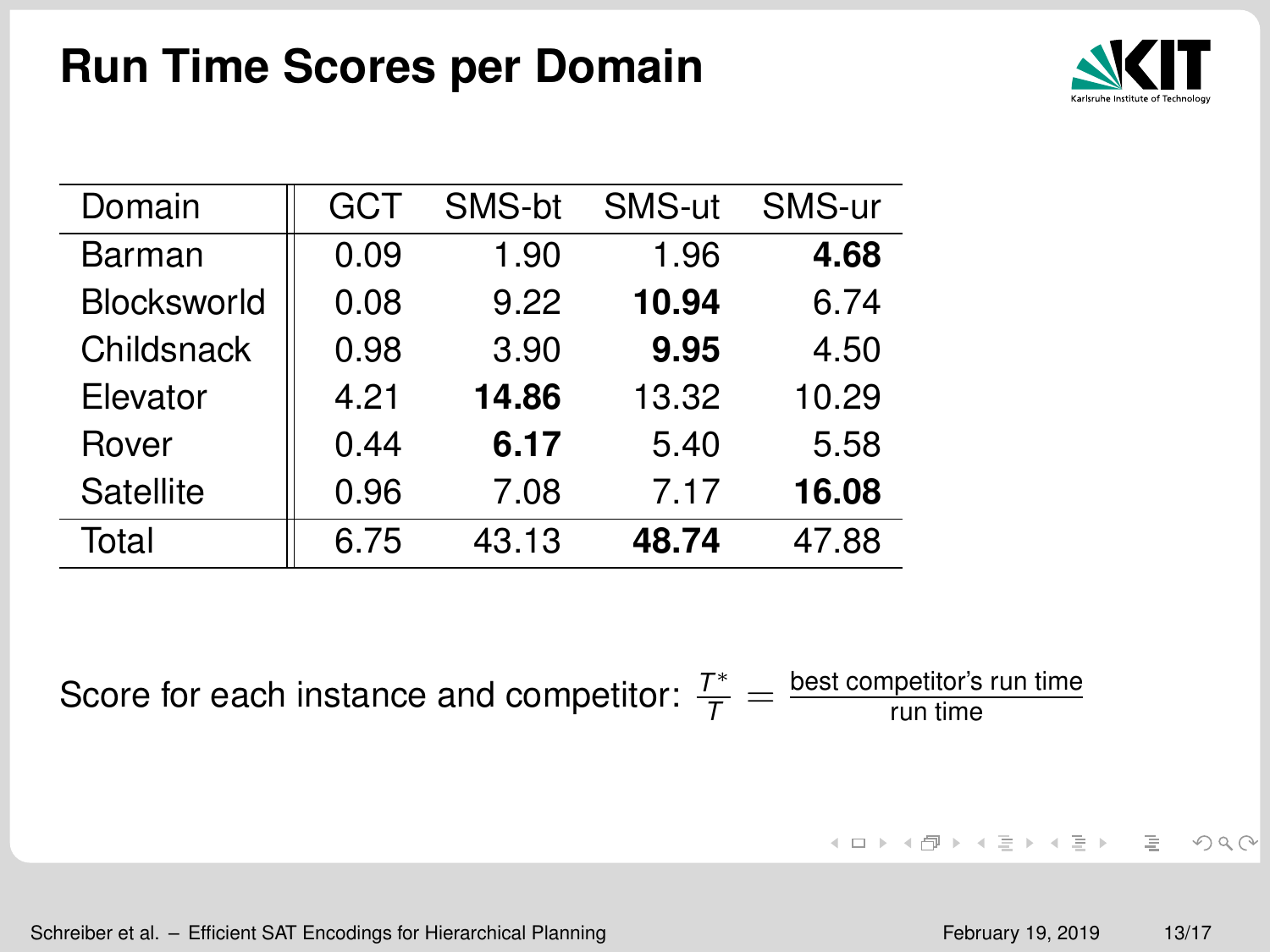

| Domain      | GCT   | SMS-bt | SMS-ut | SMS-ur |
|-------------|-------|--------|--------|--------|
| Barman      | 0.85  | 2.72   | 2.00   | 5.00   |
| Blocksworld | 2.00  | 10.00  | 13.00  | 11.00  |
| Childsnack  | 3.00  | 6.00   | 10.00  | 8.00   |
| Elevator    | 13.00 | 16.00  | 15.00  | 15.00  |
| Rover       | 3.86  | 6.62   | 6.55   | 6.62   |
| Satellite   | 4.00  | 9.61   | 11.79  | 16.77  |
| Total       | 26.70 | 50.96  | 58.33  | 62.40  |

Score for each instance and competitor:  $\frac{T^*}{T} = \frac{\text{best competitor's plan length}}{\text{plan length}}$ plan length

 $A \equiv \begin{pmatrix} 1 & 0 & 0 \\ 0 & 1 & 0 \\ 0 & 0 & 0 \\ 0 & 0 & 0 \\ 0 & 0 & 0 \\ 0 & 0 & 0 \\ 0 & 0 & 0 \\ 0 & 0 & 0 \\ 0 & 0 & 0 \\ 0 & 0 & 0 \\ 0 & 0 & 0 \\ 0 & 0 & 0 \\ 0 & 0 & 0 \\ 0 & 0 & 0 \\ 0 & 0 & 0 \\ 0 & 0 & 0 & 0 \\ 0 & 0 & 0 & 0 \\ 0 & 0 & 0 & 0 \\ 0 & 0 & 0 & 0 & 0 \\ 0 & 0 & 0 & 0 & 0 \\ 0 & 0 & 0 &$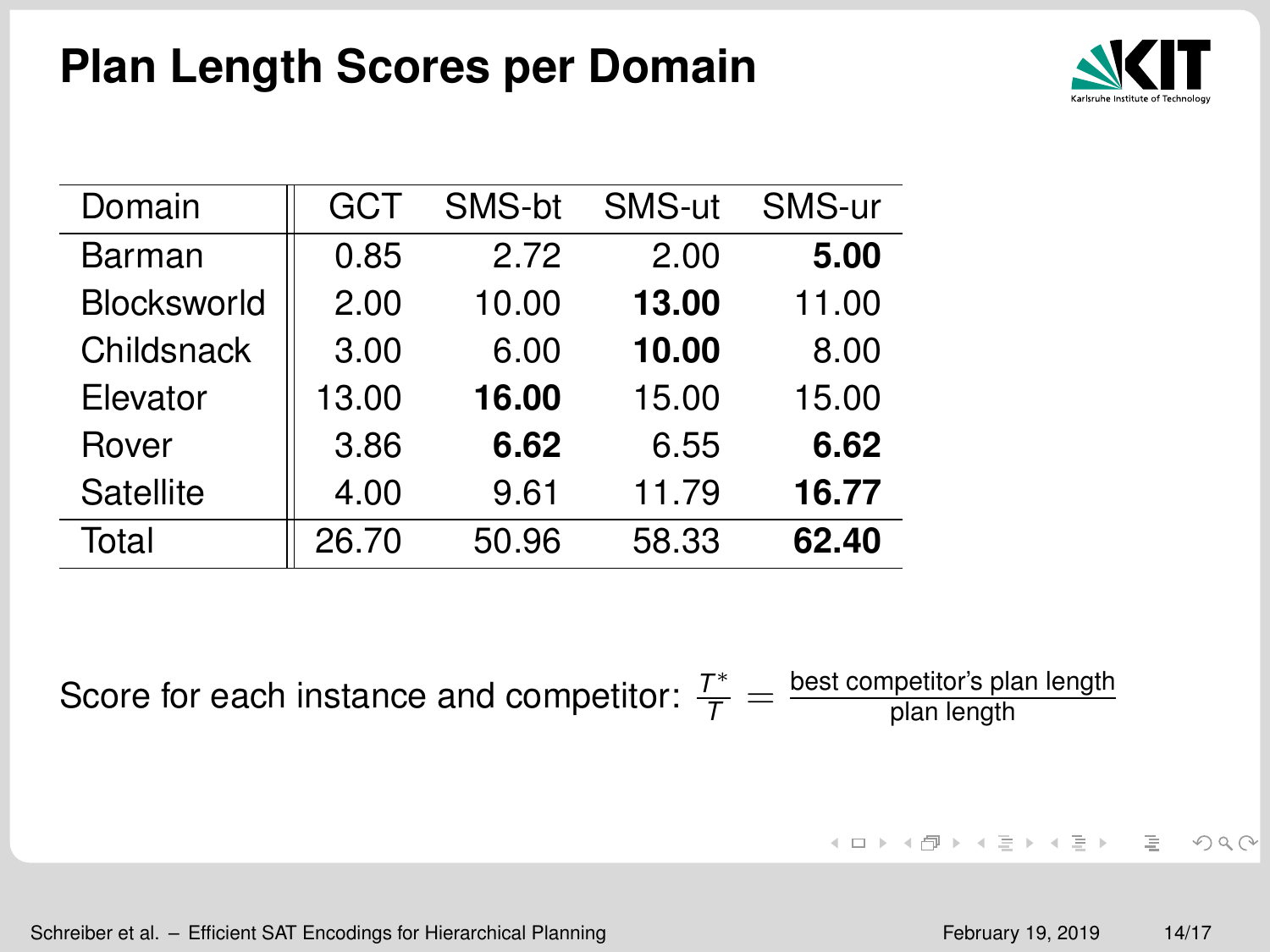

**Two new SAT encodings for totally ordered HTN planning** GCT: Handles recursive subtask relationships SMS: Introduces incremental SAT solving to HTN planning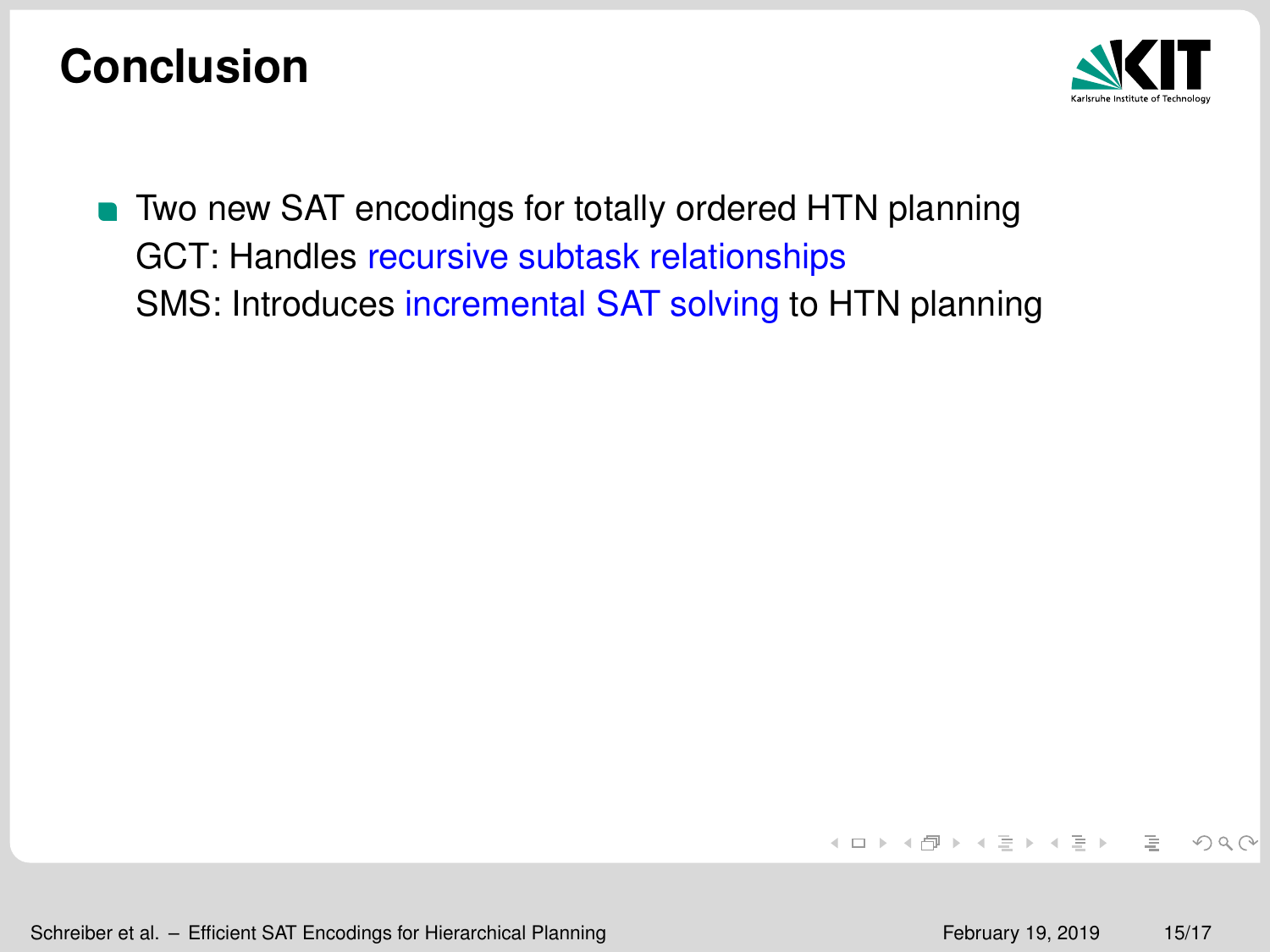

- **Two new SAT encodings for totally ordered HTN planning** GCT: Handles recursive subtask relationships SMS: Introduces incremental SAT solving to HTN planning
- **Exaluation: Incremental SMS encoding significantly outperforms** more conventional GCT encoding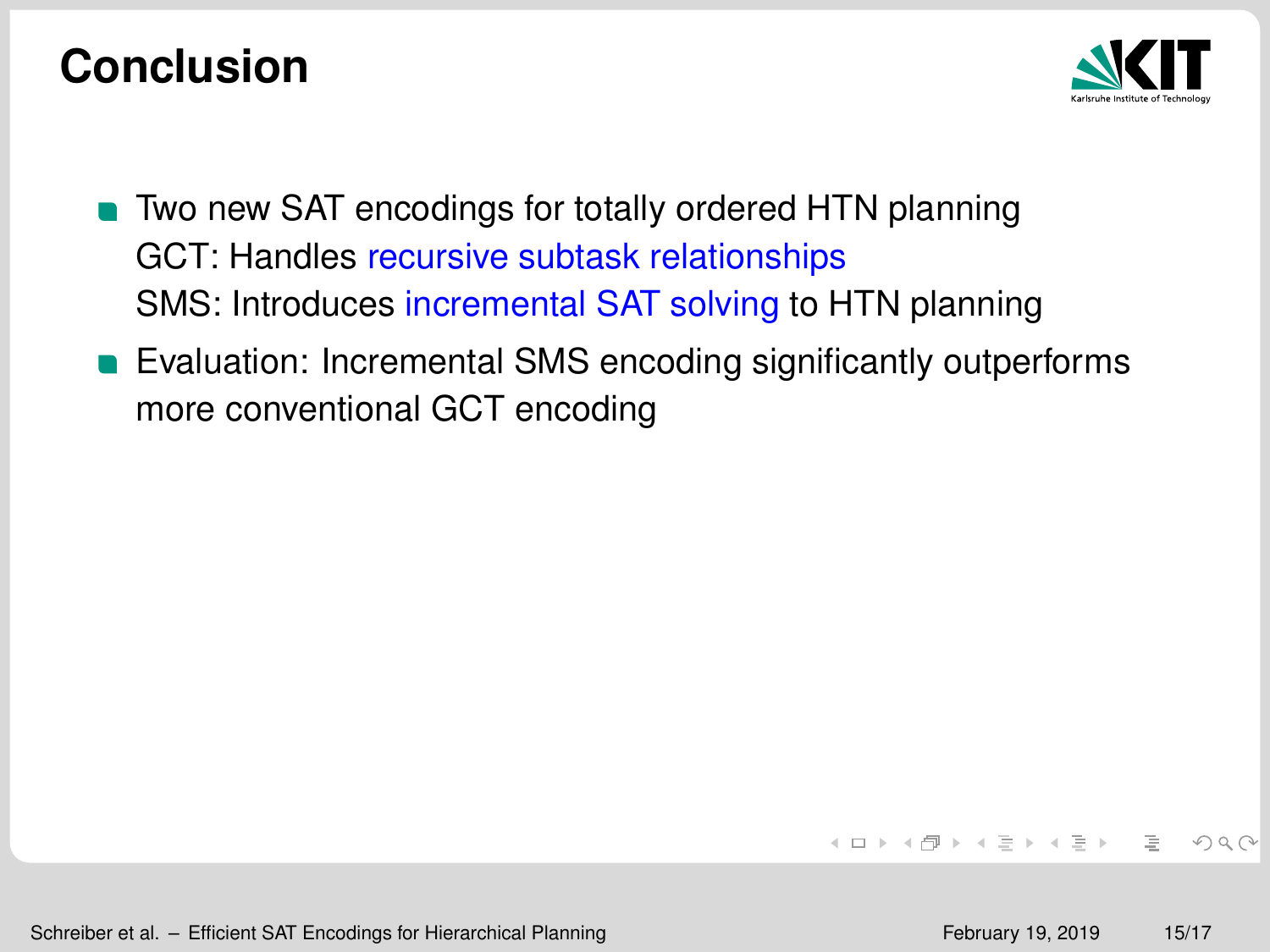

- **Two new SAT encodings for totally ordered HTN planning** GCT: Handles recursive subtask relationships SMS: Introduces incremental SAT solving to HTN planning
- **Exaluation: Incremental SMS encoding significantly outperforms** more conventional GCT encoding

Future work

- **Enhance SMS to expand tasks more rapidly**
- Eliminate hyper-parameter  $\sigma$  by changing structure of encoding
- Compare to recent related work [\[Behnke et al., 2018\]](#page-44-3)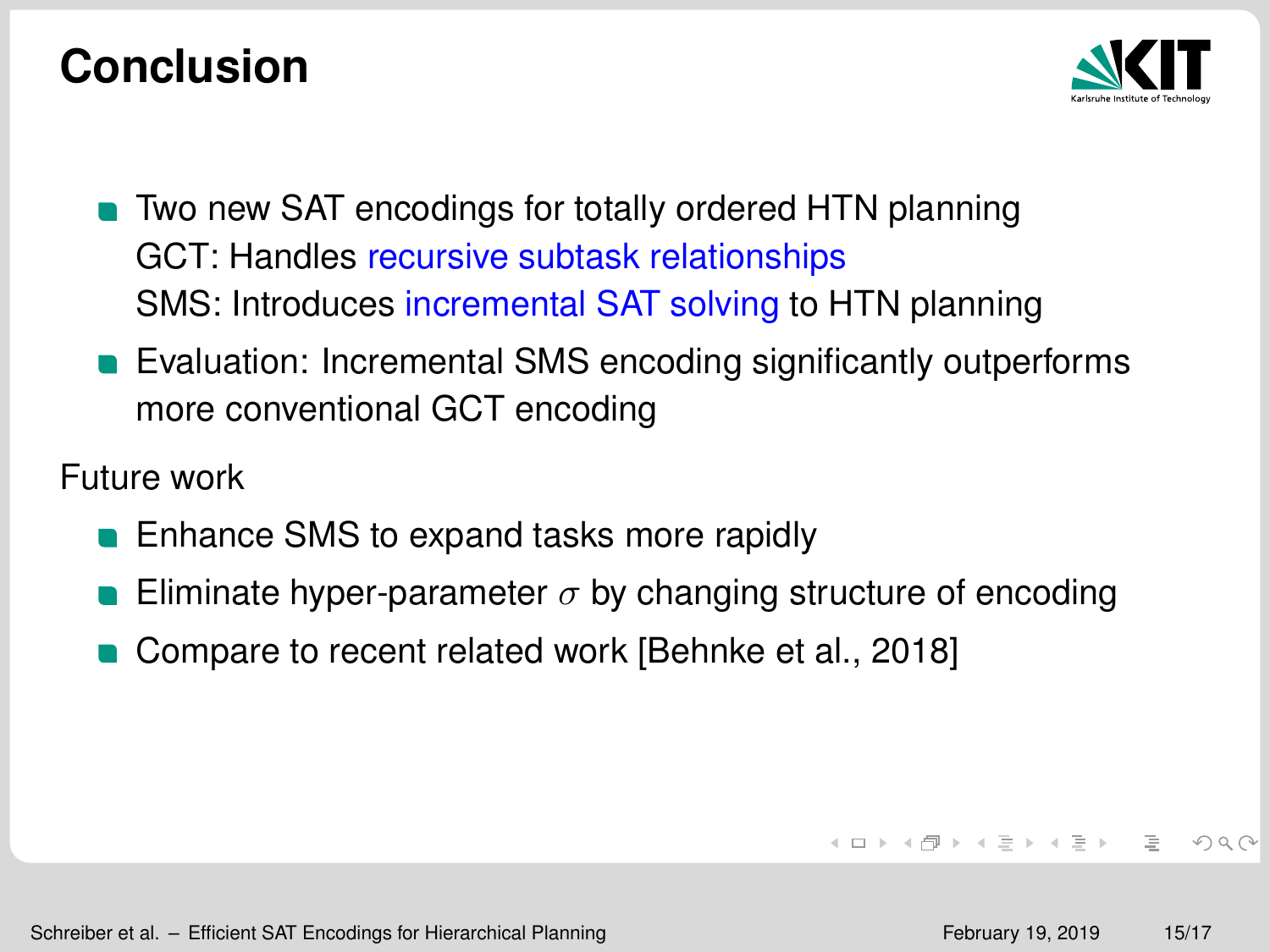

- **Two new SAT encodings for totally ordered HTN planning** GCT: Handles recursive subtask relationships SMS: Introduces incremental SAT solving to HTN planning
- **Exaluation: Incremental SMS encoding significantly outperforms** more conventional GCT encoding

Future work

- **Enhance SMS to expand tasks more rapidly**
- Eliminate hyper-parameter  $\sigma$  by changing structure of encoding
- Compare to recent related work [\[Behnke et al., 2018\]](#page-44-3)

#### **Thank you for your attention!**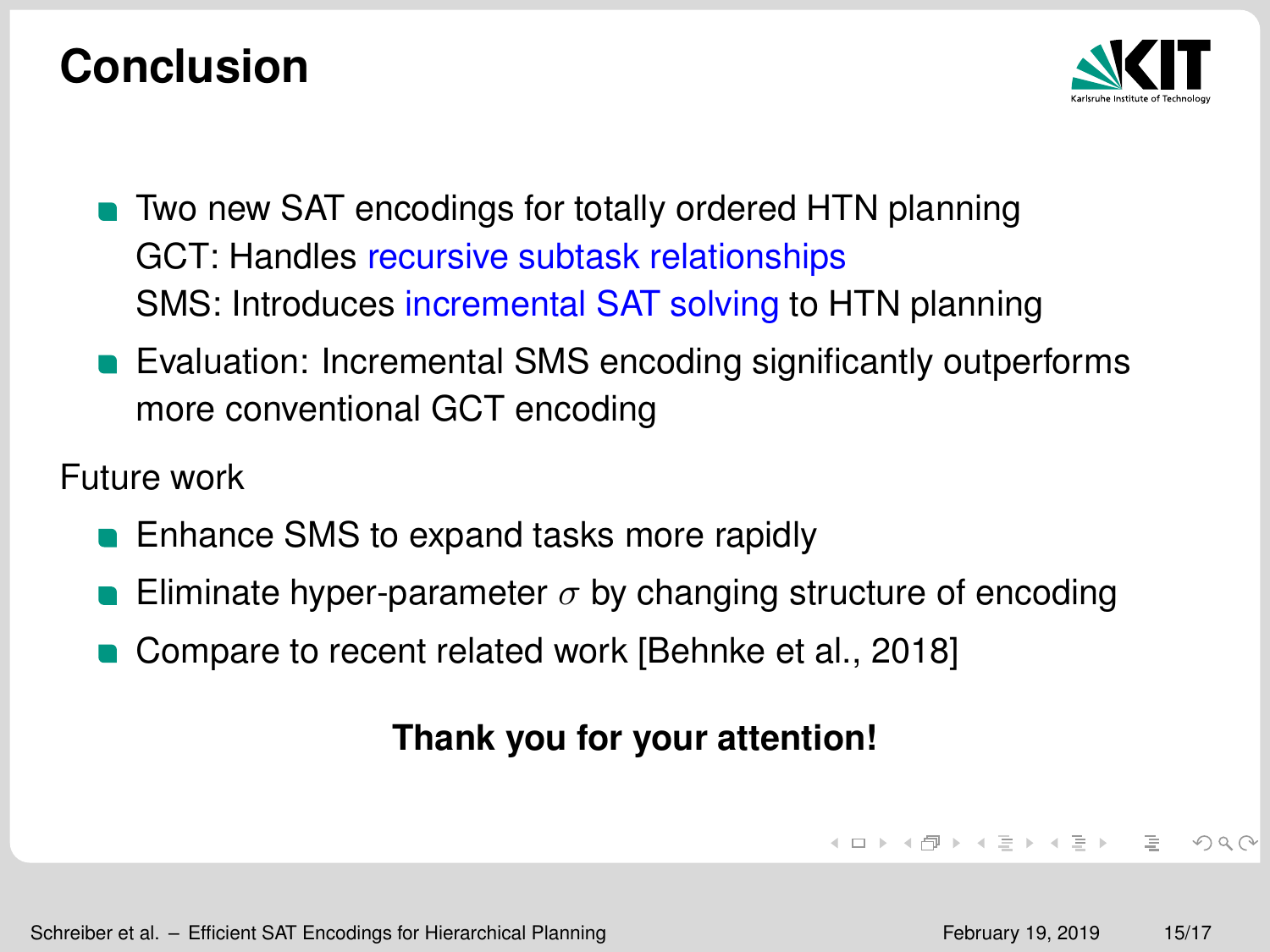#### **References I**



<span id="page-44-3"></span>

Behnke, G., Höller, D., and Biundo, S. (2018).

totSAT–totally-ordered hierarchical planning through SAT.

In *Proceedings of the 32th AAAI conference on AI (AAAI 2018). AAAI Press*.

<span id="page-44-0"></span> $\equiv$ Erol, K., Hendler, J., and Nau, D. (1994).

UMCP: A sound and complete procedure for hierarchical task-network planning.

In *Proceedings of the Artificial Intelligence Planning Systems*, volume 94, pages 249–254.

#### Gocht, S. and Balyo, T. (2017).

Accelerating SAT based planning with incremental SAT solving.

*Proceedings of the International Conference on Automated Planning and Scheduling*, pages 135–139.

<span id="page-44-1"></span>

<span id="page-44-2"></span>Ħ

Kautz, H. and Selman, B. (1992).

Planning as Satisfiability.

In *Proceedings of the European Conference on Artificial Intelligence*, pages 359–363.

> イロン イ団 メイミン イミン ニヨー  $OQ$